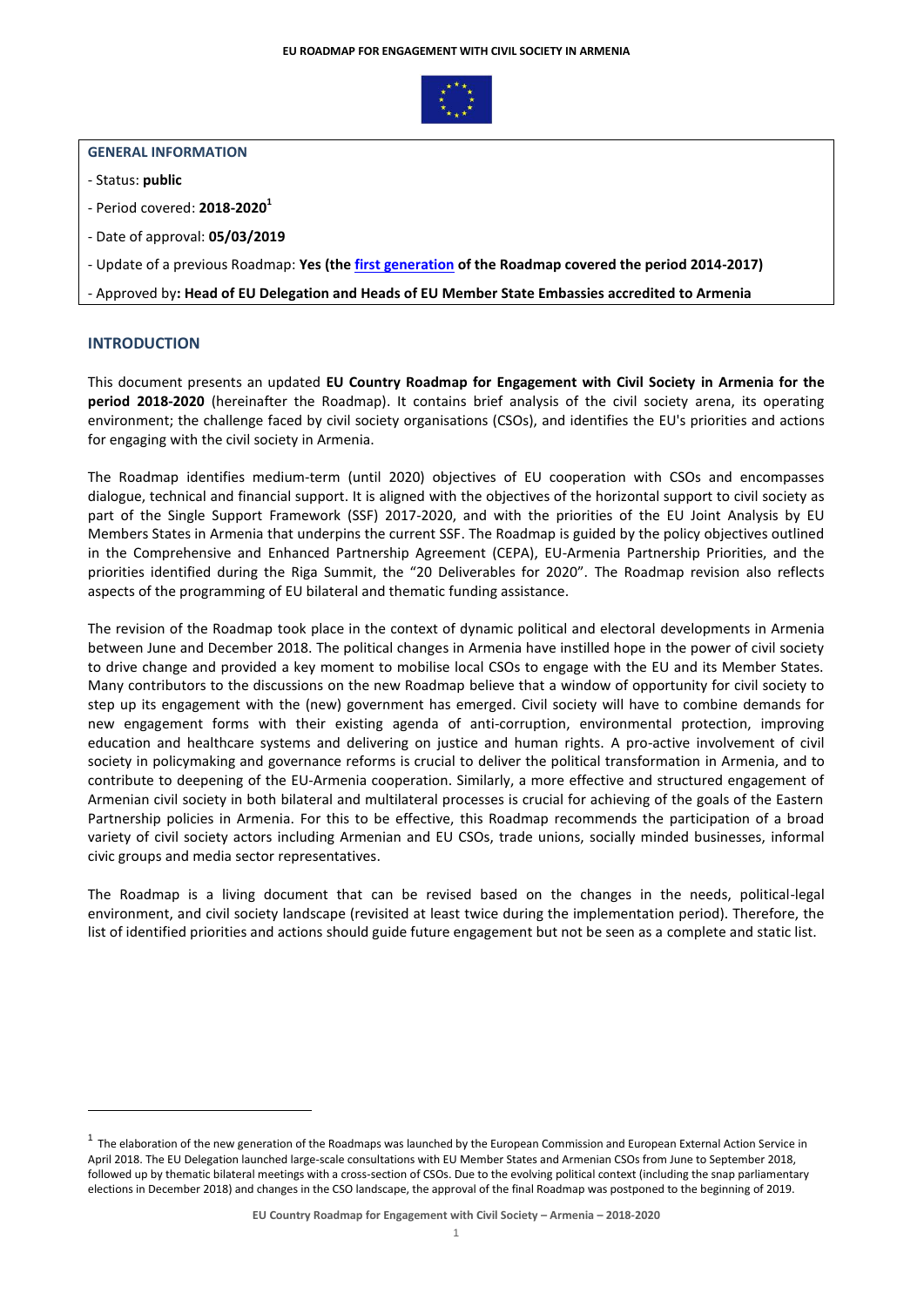

## **PART I – BRIEF ANALYSIS OF THE CONTEXT AND PAST EU ENGAGEMENT**

# **THE STATE OF CIVIL SOCIETY: BRIEF UPDATE ON RECENT DEVELOPMENTS**

## **GENERAL SITUATION**

In contrast to the previous engagement period, the state of play for Armenian civil society has **improved**, with advances in several dimensions such as enabling environment, organisational capacity and sectoral infrastructure. According to Democracy Index 2018<sup>2</sup>, Armenia has registered the most improvement in democracy score among all "hybrid regime" countries in Eastern Europe in 2018, having raised its score to 4.79 (from 4.11 in 2017) and jumped in its ranking from 111 to 103. CSO overall sustainability has been rated at 3.7 in 2017 USAID CSO Sustainability Index<sup>3</sup> (slightly up from 3.8 in 2016 and 3.9 in 2015), which indicates that progress is slow and steady.

According to the Ministry of Justice, 4,222 non-governmental organisations, 1,120 foundations and 244 associations (legal entity unions) are registered in Armenia as of the end of 2018. According to various assessments, only around 15-20% (or maximum 700-800) of the registered organisations are active. As in other Eastern Partnership countries, **civic activism is on the rise** in Armenia. Many informal civic leaders have played a prominent role in initiating and organising the public protests that led to the Velvet Revolution of 2018 – and subsequently joined the new government. This could have an impact on the management of affected CSOs but also allow for earlier or smoother leadership transition.

Armenian CSOs are mainly involved in activities related to awareness raising (88%), capacity building (86%), consultancy (72%) and service provision (63%)<sup>4</sup>. As for the dominant thematic focus, a majority of active CSOs focus on education (77%), community development (68%), children/youth (67%) and human rights (54%)<sup>5</sup>. Informal groups address a range of specific issues including the environment, cultural preservation, consumer rights, labour and employment, as well as human rights. Despite high levels of inequality in Armenian society and the challenging situations in rural areas, there appears to be **no CSOs at work specifically in the area of poverty reduction** and few organisations advocate on this topic.

There is a **strong disparity** in terms of capacity between CSOs from Yerevan and the regions of Armenia. Only a small number of CSOs in the regions base their decision-making and operations on strategic vision and have the capacity to perform their role sustainably. Many CSOs in the regions also lack knowledge in strategic planning and technical know how, reporting and financial management capacities. Nonetheless, the number of strong and visible organisations in the regions of Armenia **has grown** during the previous engagement period, especially in the northern and southern regions of Armenia<sup>6</sup>. Armenian diaspora organisations are strong and multiple. They have traditionally been focused on charity and national identity issues. Some have had a regular dialogue with the government but have until recently had limited coordination with the wider civil society, which has often led to uncoordinated and competing initiatives. In recent years, some diaspora organisations have reformulated their strategy and are now pursuing a stronger civil society engagement.

The key challenges to an effective civil society engagement are largely compatible with those identified in the previous Roadmap. They include the **lack of meaningful connection** with beneficiaries and wider society, the general **lack of trust and capacity to learn** across the civil society sector and **issues of internal governance and accountability.** At the operational level, the **lack of financial sustainability** remains a critical challenge. Only a few organisations have steady income and strategic partnerships to rely on. The majority of CSOs, especially newly

<u>.</u>

<sup>2&</sup>lt;br>[http://www.eiu.com/Handlers/WhitepaperHandler.ashx?fi=Democracy\\_Index\\_2018.pdf&mode=wp&campaignid=Democracy2018](http://www.eiu.com/Handlers/WhitepaperHandler.ashx?fi=Democracy_Index_2018.pdf&mode=wp&campaignid=Democracy2018)

<sup>3&</sup>lt;br>A <https://www.fhi360.org/sites/default/files/media/documents/resource-civil-society-organization-2017-regional-report.PDF><br>4 Appellied to the Cultural District District Apple to the Cultural District Cultural District App

According to the findings of Capacity Building Needs Assessment of Civil Society Organisations in Armenia conducted by Strong Civil Society Organisations for Stronger Armenia project in October 2018:

[http://www.civilsociety.am/resources/strongsco//pubs/d0459dcd0777af3c7d8fff58c9948c2e.pdf](http://www.civilsociety.am/resources/strongsco/pubs/d0459dcd0777af3c7d8fff58c9948c2e.pdf) 5 Ibid.

 $^6$  For example, there are more than 15 strong and visible organisations in Shirak, Lori and Syunik regions. In contrast, the number of CSOs in the Ararat, Aragatson and Kotayk regions, which geographically are closest to Yerevan, is disproportionately low.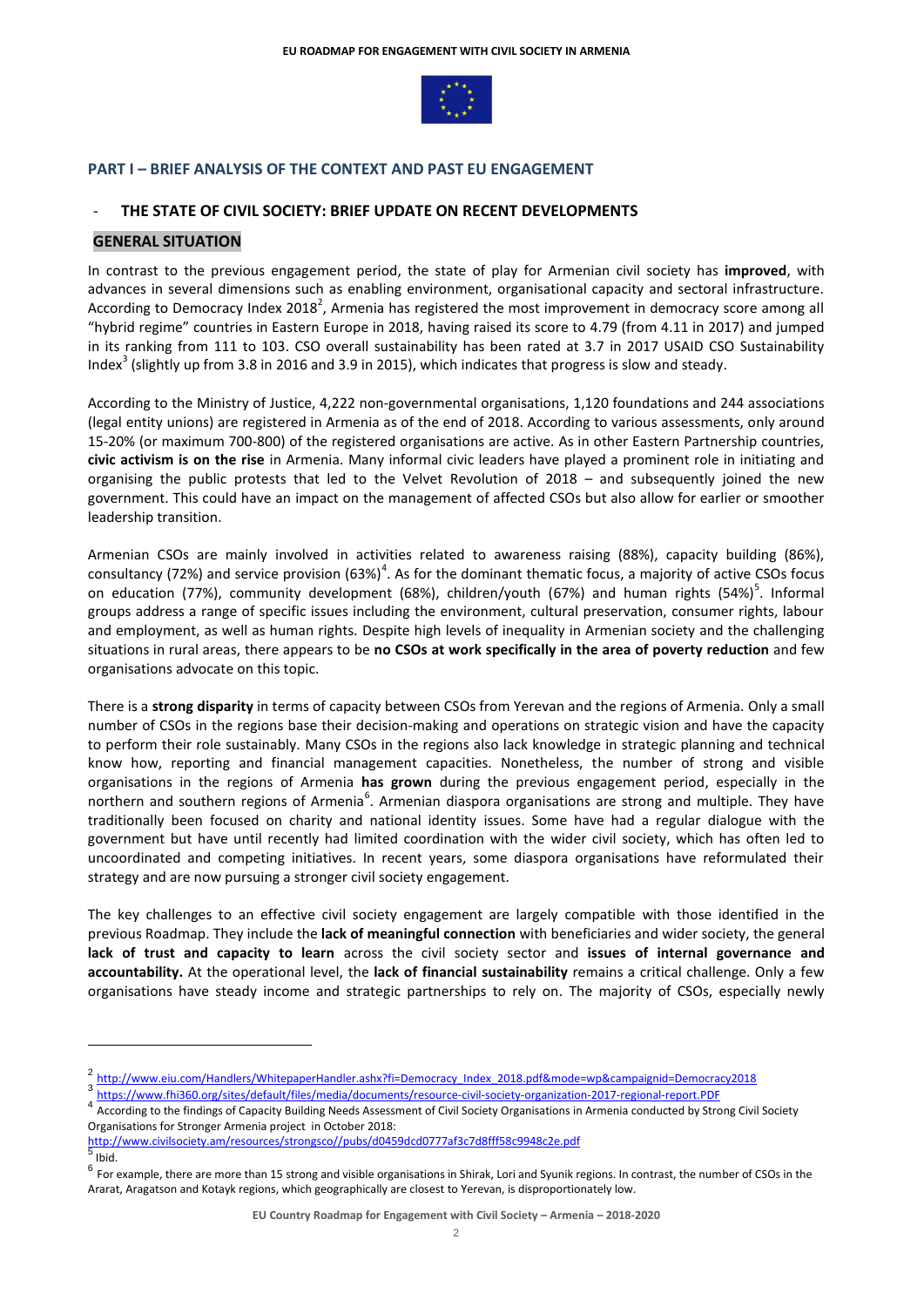

established organisations in the regions, face significant barriers in developing and maintaining the resources needed to carry out their missions.

The overall public image of CSOs has **slightly improved<sup>7</sup>** and many civil society actors have enjoyed improved attention and visibility in the wake of the Velvet Revolution. Local community organisations tend to enjoy more trust from the wider public (than formal capital-based CSOs) as they are perceived to be able to respond quicker to the needs in their constituencies.

There are a couple of national level coordination platforms and coalitions of CSOs with the **Armenian National Platform of the Eastern Partnership Civil Society Forum** being an important voice. With a legal status and a functional secretariat and a membership base of 260 Armenian CSOs (as of January 2019), the Platform remains the EU's key partner in facilitating the achievement of the goals of the Eastern Partnership in Armenia, as well as in the implementation of the EU-Armenia Partnership Priorities. Other thematic active coalitions in the past couple of years include the Coalition to Stop Violence against Women, Non-Discrimination and Equality Coalition, Child Protection Network, Coalition for Inclusive Legal Reforms and the Agricultural Alliance. A mapping<sup>8</sup> conducted by an EU-funded project highlighted several **challenges faced by CSO coalitions**, including a lack of strategic vision, coordination and management problems, financial issues, and limited capacities in developing public policy inputs upon which advocacy can be based.

Finally, taking a birds-eye perspective on the context Armenia is a high-risk area for earthquakes and a potential nuclear plant accident. Civil society actors have in the past years increased own capacity on natural and man-made disaster preparedness and have contributed to better preparedness overall. The unsettled Nagorno-Karabakh conflict between Armenia and Azerbaijan and the diplomatic dispute between Armenia and Turkey over the recognition of the Armenian genocide have had a major impact on national and regional civil society activities. They also severely constrain people-to-people contacts as well as general information exchanges between Armenian civil society activists and their peers in these countries. The ongoing conflict also constrains public accountability e.g. over security sector activities. Given the impact of the conflict and the two closed borders, the EU has in the past advocated for and people-to-people initiatives to normalise Armenia-Turkey relations and a peaceful settlement of the conflict, which will be continued in the next engagement period.

#### **ENABLING ENVIRONMENT, ENGAGEMENT IN POLICY PROCESSES, CSO CAPACITY**

There have been **positive developments with regard to the enabling environment** for civil society. The Law on Public Organisations, which was developed in 2016 with extensive input from civil society, eases the registration process and allows CSOs to generate their own income from economic activities, and engage volunteers in their work. The general legal framework for an enabling environment is in place, but there is a need **to work on its implementation** (e.g. improving access to information, involving civil society earlier in the policy process and expanding the *Actio Popularis* concept). Enhanced plurality in the media has also been notable, however, **access to information** (including availability of accurate and up-to-date data on media ownership) and **recent increase in fake news and online disinformation** remain big concerns.

Despite the positive changes, the **level playing field remains unequal** for CSOs and civic activists working on the human rights of the most vulnerable or marginalised groups, such as women and children from disadvantaged backgrounds and rural areas, people with disabilities, LGBTI people and prisoners. LGBTI groups and their advocates have been frequently targeted by hate-speech, hazing and violence and face obstacles in their work. Likewise, independent media, informal civic groups and women's rights activists have oftentimes become subject of slander or verbal attacks. There are high expectations that the new government will take a stronger stand on protecting CSOs and individual rights advocates working on these topics following the expected adoption of the antidiscrimination legislation in 2019.

There have been positive trends in the development of **volunteering**; however, public engagement is still varying and a **structured approach to volunteering is not very common** among CSOs. According to the 2018 World Giving

1

<sup>7</sup> According to recent informal polls.

<sup>8</sup> Unpublished; available from the EU Delegation to Armenia upon request.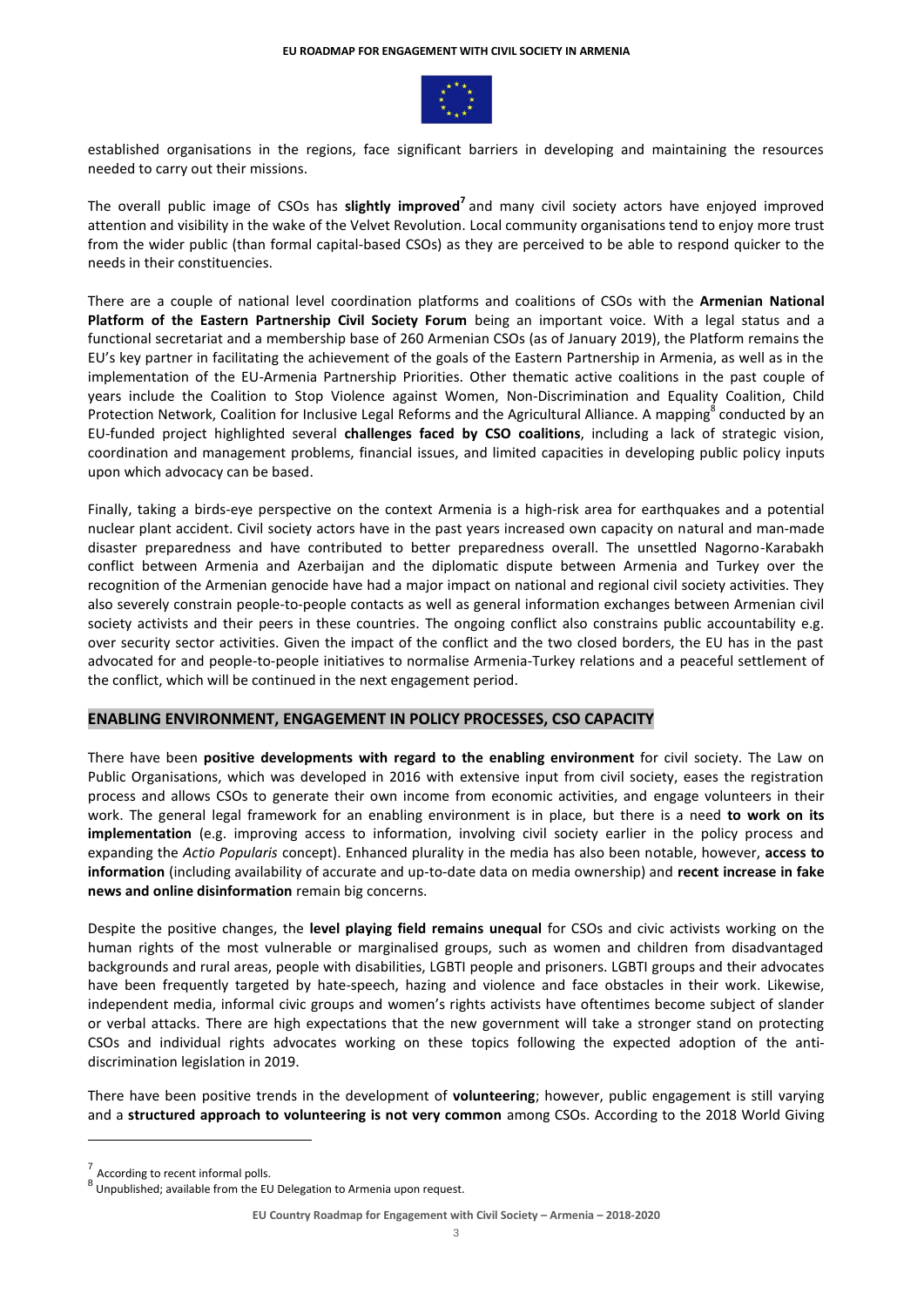

Index, 23% percent of respondents in Armenia reported participating in voluntary action in 2017. A small step towards developing legislation on volunteering has been made within the Law on NGOs in 2016, which allowed NGOs to engage volunteers. However, practical mechanisms for putting this arrangement in place are currently missing.

CSO-government **policy dialogue** has been limited to the Public Councils attached to each ministry and executive agency that in many cases provided little space for meaningful inputs. The new government is expected to **substantively change its policy towards engagement with CSOs**. While several consultations in a number of sectors have been launched in 2018, a structured engagement with a broader spectrum of CSOs and citizenry in general is to be developed. A number of positive steps have already been taken, e.g. inclusion of CSO experts into the government working group on electoral reform in mid-2018 or new and unimpeded opportunities for civic advocacy. Systematic and structured mechanisms are currently missing to ensure a transfer of CSO policy expertise to the government. The aspects that need further elaboration include a systemic and inclusive mechanism for CSO participation in the decision-making process (both at national and local levels), a systemic approach to monitoring and reporting on the enforcement of the laws and a monitoring system for political party finance.

The EU-Armenia Comprehensive and Enhanced Partnership Agreement (CEPA) provides an important **platform to strengthen civil society's role in policy dialogue** and **monitoring of the progress of reforms envisaged by the Agreement.** It is foreseen that civil society will play a key role not only in supporting the implementation of the CEPA but also in the monitoring of the implementation progress. In this context, preparations are underway for setting up of a representative bilateral EU-Armenia platform for Armenia and European civil society organisations as laid down in the Agreement.

On the **local level**, the main obstacles to policy dialogue include low capacity of local civil society actors and authorities, low awareness of rights to participate in decision-making and the (so far) limited authority of local governments in Armenia.

Armenian CSOs have **benefited from various EU-funded capacity-building measures 9** during the previous Roadmap implementation period. Even though progress has been recorded in a number of dimensions, capacity building remains a long-term effort. Recent surveys (second half of 2018) indicate that many CSOs should or **would like to continue improving their technical expertise, internal governance and financial sustainability**. During the consultations on the current Roadmap, CSOs requested specific support in the following areas: financial literacy and sustainability, CSO and human resources management, social entrepreneurship skills, legislative drafting, monitoring legislative implementation, advancing human rights including tolerance and gender equality as well as strategic communication and language skills. The top three priorities identified by the study conducted by "Strong CSOs for Stronger Armenia" in October 2018 are fundraising, project development and innovation (the latter emerging as a new consideration and focus among Armenian CSOs). Furthermore, several donors and younger activists have expressed that **fostering new transformative CSO leadership and management capacity** in the CSO sector should be considered **among the priorities** in the next engagement period.

## **CSO ENGAGEMENT IN EU PRIORITY COOPERATION SECTORS**

1

CSOs do not equally engage in all of the EU priority cooperation sectors in Armenia<sup>10</sup>. Civil society traditionally maintains a high profile in the area of **governance, institutions and human rights**. Acknowledging the key role of civil society in democratic transition in Armenia, the EU Delegation intends to **expand its engagement with CSOs** in this sector in 2019-2020. **Support to a more inclusive and participatory decision-making will be a critical area**

<sup>&</sup>lt;sup>9</sup> Including three ongoing EU-funded large-scale capacity-building projects, i.e. "Strong CSOs for Stronger Armenia", "Bridge for CSOs" and "Commitment to Constructive Dialogue".

<sup>&</sup>lt;sup>10</sup> The four priority sectors are outlined in the Single Support Framework for Armenia for the period 2017-2020 and are linked to EU-Armenia Partnership Priorities, the priorities agreed during the Riga Summit, the "20 Deliverables for 2020", as well as to the Joint Programming by the EU Development Partners in Armenia. The sectors selected for support in 2017-2020 are: 1) Economic development and market opportunities, 2) Strengthening institutions and good governance, 3) Connectivity, energy efficiency, environment and climate change, and 4) Mobility and peopleto-people contacts.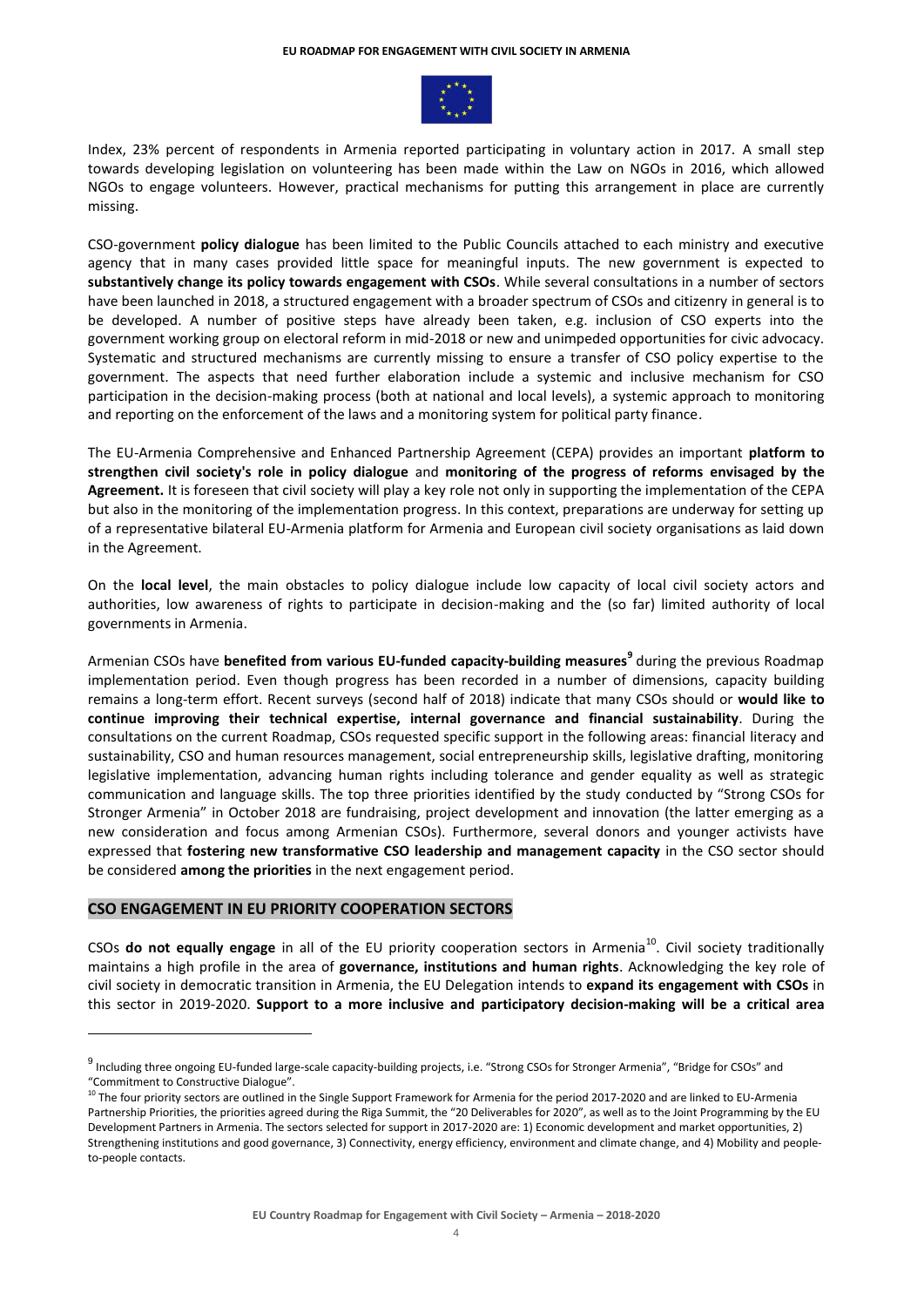

where the EU will maintain strong political support and provide assistance through various instruments. The EU will pursue to increase the role of civil society in the policy dialogue and governance reforms as well as in improving access to justice (including monitoring of implementation of court decisions, prison conditions, rehabilitation and integration of former prisoners and recruitment and appointment processes in the judiciary). CSOs have been actively contributing to the EU-Armenia Human Rights and Justice Dialogues, which the EU sees as an opportunity to further the reforms of these sectors. Strengthening the **dialogue between CSOs and authorities at the local level** will be another **important area for support**.

CSOs have been essential in supporting the implementation of objectives in the field of **"Economic development and market opportunities"**. CSOs have played an important role in fostering inclusive local employment and income generating activities in the regions of Armenia that have benefitted and empowered many vulnerable communities and citizens. Several CSOs are interested in continuing or expanding such engagements – specifically, those funded through the Civil Society Organisations/Local Authorities (CSO-LA) programme. The EU has proactively supported the creation of a European Business Association in Armenia, as well as the development of social enterprises. The notion of Corporate Social Responsibility is not well understood in Armenia and there is little awareness in the CSO as well as in the private sector of the UN Principles on Business and Human Rights.

A handful of private sector actors provide funding to social and environmental initiatives. The EU will **further expand this engagement** through increasing investment in locally-led development initiatives, improving access to early childhood care and education to empower women in society and by expanding social enterprise models, educating CSOs on financial literacy and access to finance, as well as scaling-up successful smaller initiatives with growth potential. Civil society funding in this sector will also support community-empowerment initiatives, social enterprise development as well as extreme poverty reduction.

The topic of "**Connectivity, energy efficiency, environment and climate change"** have not attracted as much interest in Armenia as in other countries, although a number of CSOs have grown their technical capacity and work on these issues. Given the rich but fragile ecosystem in Armenia, the EU intends to increase its investments in reducing energy poverty and renewable energy sources, as well as in the environmental protection and climate change adaptation initiatives. The EU will also step up its work on consulting CSOs and mainstreaming civil society engagement in this sector to make sure that the EU assistance is provided in a manner that is effective, sustainable and enjoys civil society ownership.

CSOs contribute to "**Mobility and people-to-people contacts"** mainly in the area of culture and creative industries. The EU will continue to promote stronger partnership and cooperation with cultural CSOs and organisations as a vehicle for deeper EU-Armenia cooperation, as well as inclusive economic growth. This will be primarily achieved through sub-granting mechanisms, the Creative Europe programme, which supports cultural diversity of the EU and European Neighbourhood countries, as well as through the Erasmus+ programme, which supports mobility in higher education.

# - **EU ENGAGEMENT**

The EU engagement in 2014-2017 was primarily guided by the horizontal priorities set out in the previous Roadmap, namely:

- Enhance efforts to promote a conducive environment for civil society actors,
- Promote a meaningful and structured participation of CSOs in domestic policy, in EU programming cycle and international processes,
- Increase civil society actors' capacity to perform their roles more effectively.

From the EU point of view, the most noteworthy achievements during the previous engagement period include:

## **Enabling environment:**

 The CEPA provides for a strong civil society engagement in monitoring of its implementation and increases civil society participation in-country compared with the EU agreements signed with Moldova, Georgia and Ukraine.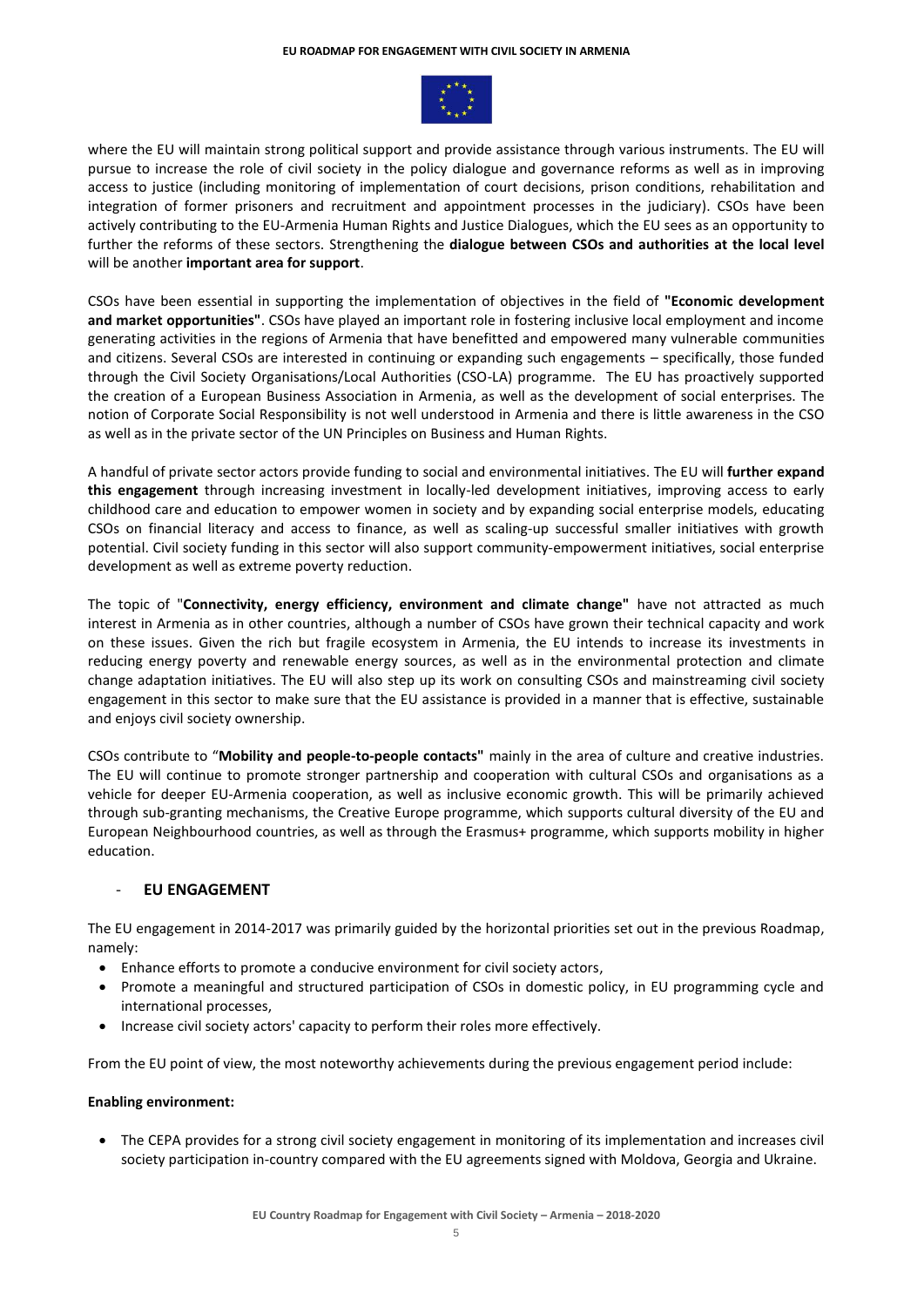

- The adoption in 2016 of new legislation on non-governmental organisations was a landmark achievement as it allowed CSOs to engage in income-generating activities and social service delivery on behalf of the government, as well as to launch *Actio Popularis* cases for CSOs (although on limited topics). The EU supported civil society advocacy on the law.
- The EU-Armenia Human Rights Budget Reform programme signed in 2015 reflected long-standing civil society reform demands. Within this programme, Armenia for the first time adopted the legislation on gender violence, although it did not reflect the full aspirations of women's rights advocates and falls short of European and international standards. The anti-discrimination legislation was not finalised despite the government commitment and advocacy by civil society and EU.

## **Participation of CSOs in domestic policy, in EU programming cycle and international processes**

- The EU has pro-actively supported civil society participation in key pieces of draft legislation. The human rights budget sector support has increased CSO knowledge of international standards and implementation experiences across the five targeted area, having contributed to a more informed and effective dialogue within the CSO sector and between the government and CSOs.
- Stronger engagement of civil society on labour rights issues has been a positive development. As an example of a policy best practice, many CSOs have highly appreciated the EU's engagement on GSP+ including baseline research, knowledge sharing and fostering a more coordinated civil society agenda. The success of the project has benefitted the EU too as it has provided a better informed policy engagement and created a wider dialogue platform with CSOs and experts on developments within the areas of human rights, rule of law, labour rights, anti-corruption, environmental protection and illegal trafficking in persons and species.
- The Joint Analysis that underpinned the formulation of the 2017-2020 Single-Support Framework included a specific policy paper on the civil society sector and EU-civil society joint priorities. CSOs were also consulted on all other sector policy papers.
- The EU supported the work of the Armenian National Platform of the Eastern Partnership Civil Society Forum with two consecutive operating grants.
- In 2016, the EU Delegation signed a large capacity-building project aimed at strengthening CSO coalitions and their role in policy dialogue. Nine sub-grants have supported CSO coalitions working on topics related to the Eastern Partnership's Riga Priorities.
- Reflecting on the limitations to civil society engagement in EU formulations of Annual Action Programmes for Armenia, a project was signed in 2017 to support better consultation of CSOs.
- In late 2017, the EU Delegation signed a contract to facilitate information-sharing and civil society discussions on the establishment of a bilateral Civil Society Platform envisaged in the CEPA.

# **Civil society actors' capacity**

- The EU has launched three large civil society capacity-building initiatives and at least three smaller initiatives with a more focused objective during the period 2014-2017.
- As of 2015, sub-granting to third parties has become a mandatory element in most EU projects as a vehicle to expand funding to more CSOs and new initiative groups in the regions of Armenia. In 2016-2017, 37 Armenian CSOs and 10 social enterprises led by CSOs received grants through such mechanisms. In 2018, this trend has continued.

The EU remains the largest donor to civil society in Armenia. Funding is provided through thematic regional and country programmes, such as Civil Society Organisations – Local Authorities (CSO/LA) and European Instrument for Democracy and Human Rights (EIDHR), and through other dedicated budgets. As of 2018, a Rapid Reaction Mechanism is in place for CSOs in Armenia. In the period of 2014-2016, an estimated total of **EUR 14,500,000** was made available for CSO projects in Armenia. This translated into over 34 projects in the area of social enterprise development, anti-corruption; human rights promotion, agriculture and energy efficiency.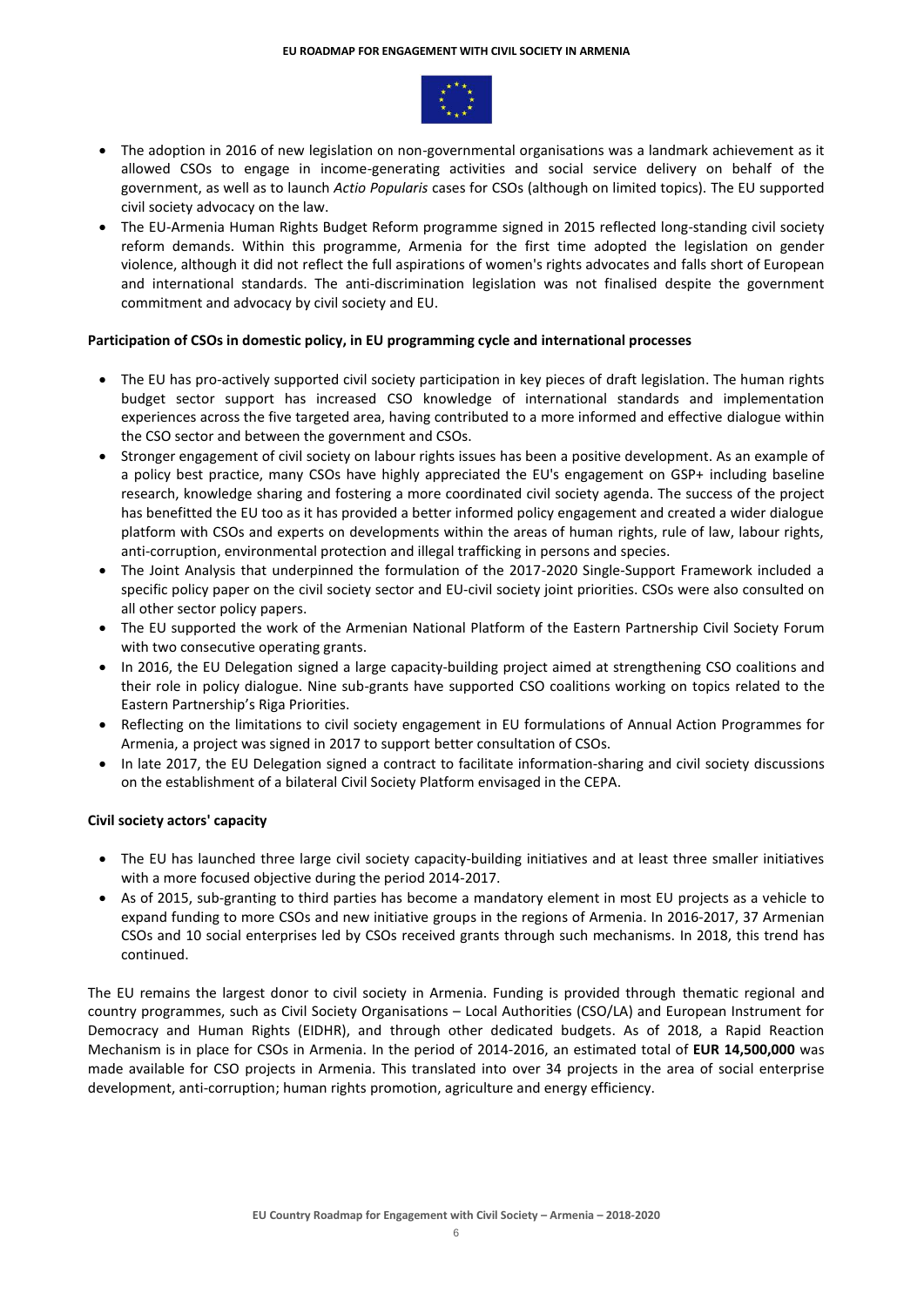

# **Table 1. Overview of EU CSO funding in 2014-2017 (Real)**

| <b>Budget</b><br>commitment<br>year | <b>Funding</b><br><b>Instrument</b>            | <b>Amount</b><br>$(\epsilon)$ | At what stage is<br>it?                                                  | What does it do?                                                                                                                                                                                                                                                                                                                                                                                               |
|-------------------------------------|------------------------------------------------|-------------------------------|--------------------------------------------------------------------------|----------------------------------------------------------------------------------------------------------------------------------------------------------------------------------------------------------------------------------------------------------------------------------------------------------------------------------------------------------------------------------------------------------------|
|                                     |                                                |                               |                                                                          | Implemented through Call for Proposals for<br>CSO <sub>s</sub> ;                                                                                                                                                                                                                                                                                                                                               |
|                                     |                                                |                               |                                                                          | One capacity-building project - STRONG CSOs<br>for Stronger Armenia                                                                                                                                                                                                                                                                                                                                            |
| 2011                                | European<br>Neighbourhood<br><b>Instrument</b> | 1,500,000                     | Projects<br>ongoing, some<br>are in final<br>stages of<br>implementation | Three Social Enterprise projects:<br>1) Vocational Education and Employability of<br>Young People with Disabilities;<br>2) Biomass heating solutions - promote social<br>enterprises to uptake biomass energy<br>activities at the community level in Armenia;<br>3) Community development through social<br>entrepreneurship (including support to<br>establishment of Association of Social<br>Enterprises). |
| 2013                                | European<br>Neighbourhood<br><b>Instrument</b> | 250,000                       | Project ongoing                                                          | Implemented through a framework<br>agreement; includes dialogue with civil<br>society on CSO monitoring of the CEPA and<br>support CS initiatives in this regard; and<br>dialogue in other strategic areas of<br>collaboration.                                                                                                                                                                                |
| 2014                                | <b>CSO-LA</b>                                  | 2,600,000                     | Ongoing<br>projects                                                      | Through Calls for Proposals for CSOs;<br>supports projects in the area of public<br>accountability.                                                                                                                                                                                                                                                                                                            |
| 2014                                | <b>EIDHR</b>                                   | 850,000                       | Ongoing<br>projects                                                      | Through Calls for Proposals for CSOs;<br>supports advancement of human rights<br>through civil society actions.                                                                                                                                                                                                                                                                                                |
| 2015                                | <b>EIDHR</b>                                   | 900,000                       | Ongoing<br>projects                                                      | Through Calls for Proposals for CSOs;<br>Supports advancement of human rights<br>through civil society actions.                                                                                                                                                                                                                                                                                                |
| 2016                                | <b>CSO-LA</b>                                  | 1,400,000                     | Ongoing<br>projects                                                      | Through Calls for Proposals for CSOs;<br>Supports economic and tourism<br>development.                                                                                                                                                                                                                                                                                                                         |
| 2016                                | <b>EIDHR</b>                                   | 900,000                       | 3 projects<br>ongoing                                                    | Through Calls for Proposals for CSOs;<br>Supports advancement of human rights<br>through civil society projects.                                                                                                                                                                                                                                                                                               |
| 2017                                | <b>EIDHR</b>                                   | 900,000                       | Ongoing<br>projects                                                      | Direct awards for CSO electoral monitoring<br>and advocacy. One low-value grant for<br>children with disabilities rights promotion.                                                                                                                                                                                                                                                                            |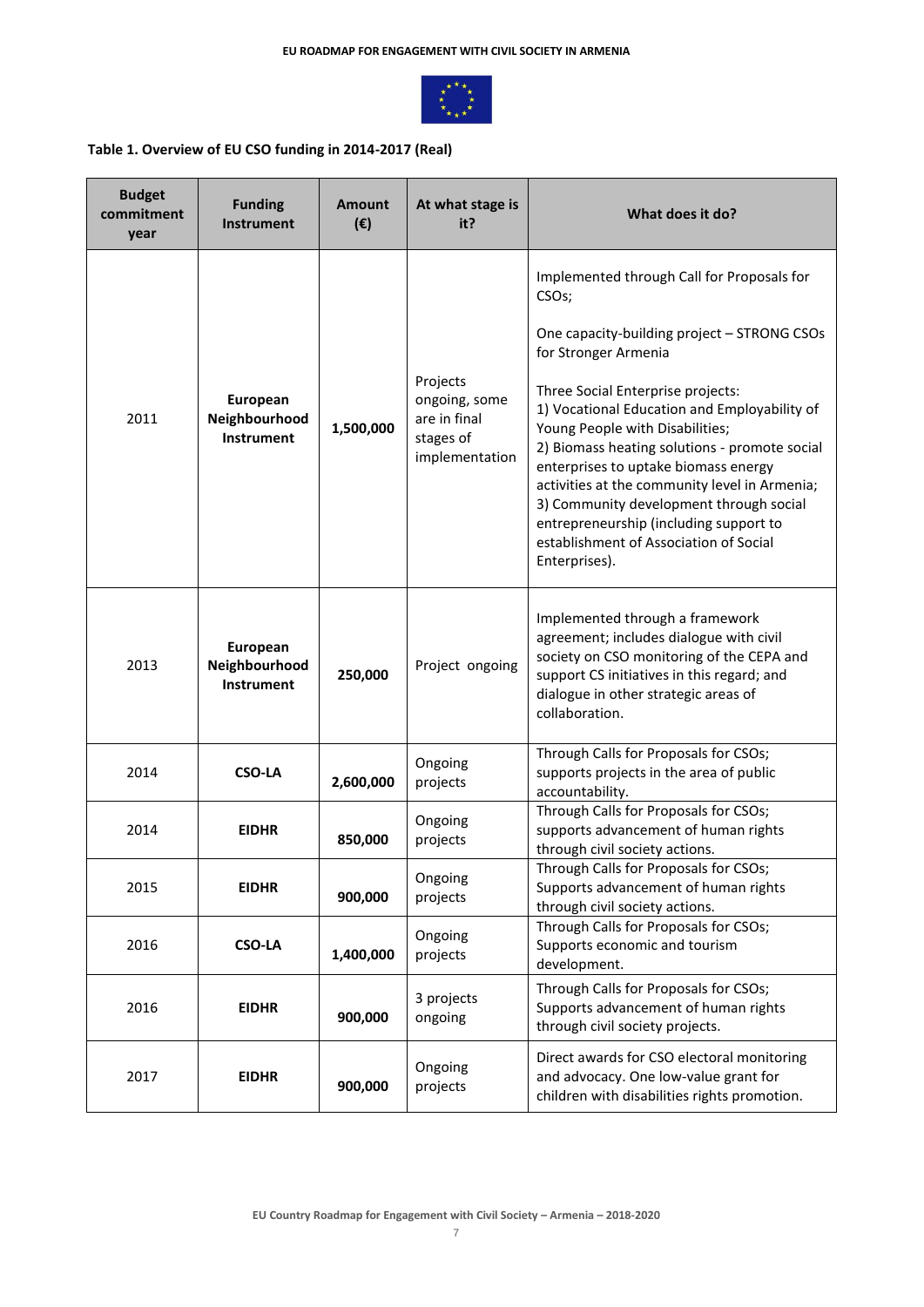

| 2015 | European<br>Neighbourhood<br><b>Instrument</b> | 5,000,000 | Ongoing<br>projects | Through Calls for Proposals for CSOs;<br>Two projects on capacity-building for CSOs<br>focused on engagement in policy-dialogue<br>and on professionalising the CSO sector<br>through diaspora engagement. Both projects<br>offer mentoring, coaching and sub-granting to |
|------|------------------------------------------------|-----------|---------------------|---------------------------------------------------------------------------------------------------------------------------------------------------------------------------------------------------------------------------------------------------------------------------|
|      |                                                |           |                     | CSOs outside Yerevan, CSO coalitions and<br>Armenian social movements                                                                                                                                                                                                     |

## **Table 2. EU bilateral and thematic funding in 2017-2020 (Forecast)**

| <b>Instrument</b> | European Neighbourhood<br>Instrument / Bilateral<br><b>Single Support Framework</b><br>2017-2020 | <b>CSO-LA 2019</b> | <b>EIDHR 2018-2020</b> |
|-------------------|--------------------------------------------------------------------------------------------------|--------------------|------------------------|
|                   | <b>EUR</b>                                                                                       | <b>EUR</b>         | <b>EUR</b>             |
|                   | $7,200,000 - 8,800,000$                                                                          | 3,000,000          | 3,000,000              |

Since 2013, consultation meetings with representatives of civil society at the level of Head of Delegation/Heads of Political and Cooperation Sections have been taking place. Meetings focus on the EU policies, sectoral assistance and cooperation priorities and seek to involve CSOs at the different programming stages. These meetings are planned to be continued and involve a wider range of civil society actors in the next generation CSO roadmap.

Also, the EU together with the Member States adopted the Joint Analysis on the priorities and key challenges of 23 different sectors in Armenia. Civil society is a cross-cutting priority of the Joint Document, with the objective to strengthen civil society's capacity to have an effective role in policy dialogue and advocacy, implementation and monitoring at local and national levels, and to contribute private sector development, social innovation and economic growth.

# **EU MEMBER STATES ENGAGEMENT**

The majority of the EU Member States with presence in Armenia have no budget lines for support to CSOs. EU Member States presently active in this area include Czech Republic, Germany, France, Netherlands, Sweden and UK (the list is not exhaustive).

The bilateral allocations are mainly sustained by the **UK** through the Good Governance Fund (available to Armenia from 2018), which is geared towards promoting democratic governance and economic reform, human rights and labour migration, corporate social responsibility and environmental protection initiatives. After the revolution, the British embassy has increased its efforts to counter disinformation, professionalise media and improve financial sustainability of independent media and the civil society sector.

The Embassy of the **Netherlands** (covering Armenia from the representation in Georgia) directs its support to civil society initiatives focusing on human rights (equality and anti-discrimination, freedom of religion and belief, equal rights for women, equal rights for LGBTI people and freedom of expression), democratisation processes, rule of law and the implementation of the CEPA. The Embassy's support also targets lobbying and advocacy capacities of grassroots civil society actors.

The **Czech** Embassy's support is guided by the Human Rights and Transition Promotion Policy Concept of the Czech Republic and is channeled through competitive small grants to local CSOs. The priority topics are support to human rights defenders, freedom of information and speech, citizen participation, equality and non-discrimination and democratic institution building. The Embassy's support is primarily targeted to the grassroots organisations and activists in the regions.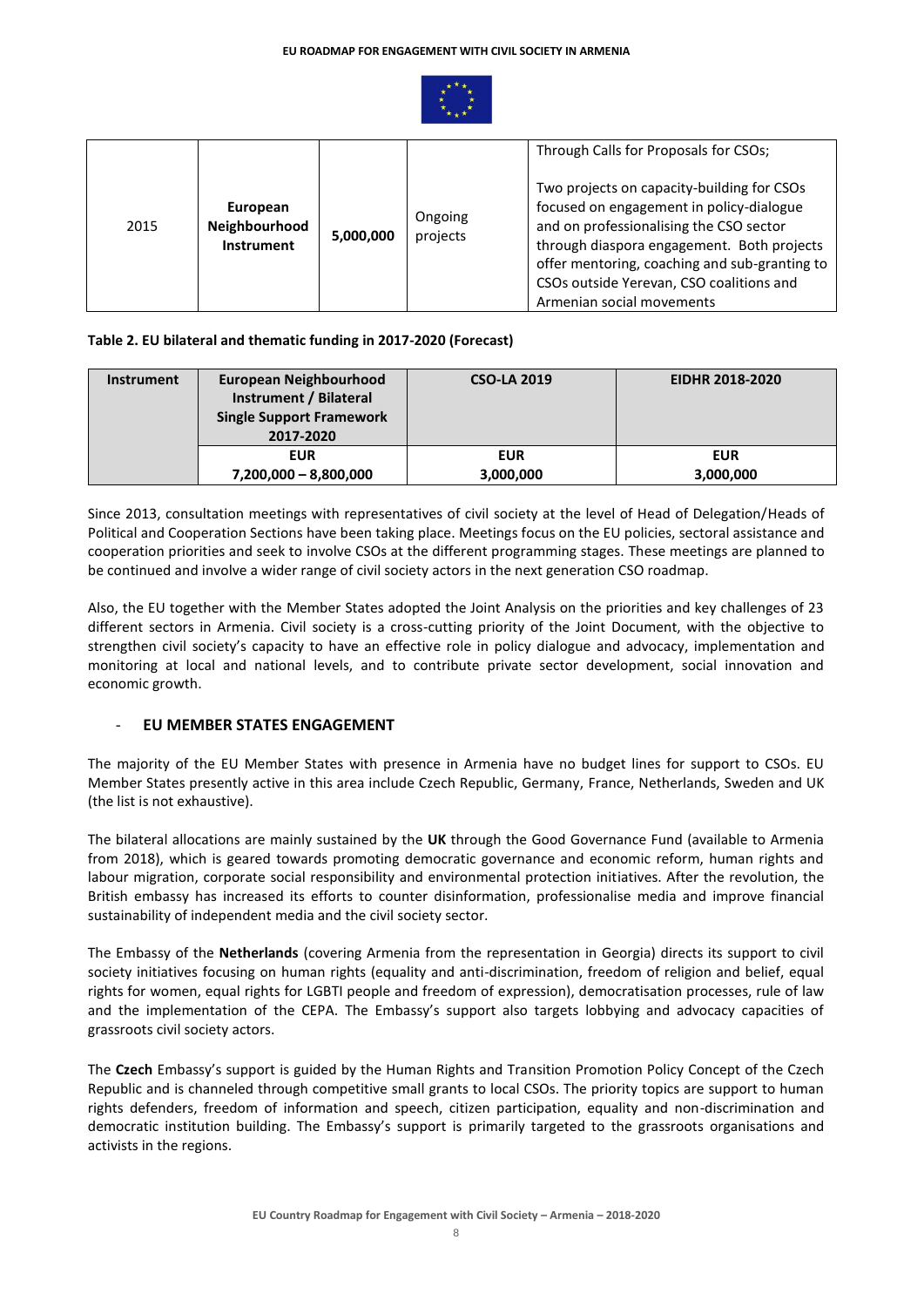#### **EU ROADMAP FOR ENGAGEMENT WITH CIVIL SOCIETY IN ARMENIA**



**Germany** has ramped up its engagement with civil society organisations with the roll-out of the programme 'Extending cooperation with civil society in the Eastern Partnership countries and Russia', launched by the German Bundestag in 2014. The programme promotes transformation and integration processes via collaboration between German civil society and civil societies in the region. This spans a range of cultural and civic education projects, with a focus on media, academia, education including vocational training, culture, language and work with young people. Over 900 CSO projects have been funded since 2014. The exact number of the multilateral and bilateral projects including Armenia was not available at the time of writing of this Roadmap.

**Sweden's** assistance to civil society is mainly guided by the Results Strategy for Reform Cooperation with Eastern Europe, Western Balkans and Turkey 2014-2020. Support is provided to civil society in Armenia to become strong and pluralistic by building democratic, transparent and resilient organisations, to better engage in policy-dialogue, as well as in service delivery at national and local levels.

The **French** Embassy's priorities include promotion of dialogue and coordination among CSOs based in Yerevan and the regions of Armenia in order to reflect on the roles of CSOs in the new political environment, as well as between the government, civil society, EU Delegation and EU Member States, with the aim of ensuring a better monitoring of the implementation of the CEPA. The Embassy focuses on anti-discrimination, equality between men and women, protection of most vulnerable groups; and on areas where CSOs involvement has been less visible and strong, such as environmental protection and energy efficiency. These priorities are implemented through small grants to local CSOs and non-financial support (dialogue, information sharing).

## LESSONS LEARNT FROM THE EU ENGAGEMENT SO FAR

The lessons learnt in the previous engagement period are largely consistent with those identified in the Roadmap 2014-2017.

On the policy level, very limited consultations during the drafting of the previous Roadmap meant that the document did not enjoy strong CSO ownership. It has only been as of mid/late 2017 that a more regular and structured dialogue and coordination between the EU Delegation and Member States as well as the other civil society donors in Armenia have gained momentum. This led to some overlaps in the donor support. More regular donor coordination is already happening; however, it is suggested to further strengthen this and facilitate joint actions through a dedicated Roadmap coordination group, consisting of EU Member States Embassies and civil society, to monitor the implementation and follow-up to the current Roadmap.

The risk-averse EU grant making significantly impedes innovation and oftentimes does not allow identifying organisations with a strong agenda for change, especially those based outside the capital Yerevan. The EU Delegation will seek to facilitate that local CSOs are better able to drive their own agendas and respond directly to community needs. This problem has been partially addressed by the introduction of the sub-granting mechanism in the larger CSO capacity-building projects, which will be maintained during the period 2019-2020.

On the EU side, the Roadmap recommendations will be reflected in the civil society Calls for Proposals to be launched in 2019-2020.

# RELEVANT REFERENCES AND SOURCES TO DEEPEN THE UNDERSTANDING ON THE STATE OF CS **AND EU ENGAGEMENT WITH CS**

## **EU's framework for cooperation with Armenia**

- **EU-Armenia Comprehensive and Enhanced Partnership Agreement** [https://eeas.europa.eu/headquarters/headquarters-homepage/37967/eu-armenia-comprehensive-and](https://eeas.europa.eu/headquarters/headquarters-homepage/37967/eu-armenia-comprehensive-and-enhanced-partnership-agreement-cepa_en)[enhanced-partnership-agreement-cepa\\_en](https://eeas.europa.eu/headquarters/headquarters-homepage/37967/eu-armenia-comprehensive-and-enhanced-partnership-agreement-cepa_en)
- **Partnership priorities between the European Union and Armenia** [https://eeas.europa.eu/headquarters/headquarters-homepage/40175/partnership-priorities-between](https://eeas.europa.eu/headquarters/headquarters-homepage/40175/partnership-priorities-between-european-union-and-armenia_en)[european-union-and-armenia\\_en](https://eeas.europa.eu/headquarters/headquarters-homepage/40175/partnership-priorities-between-european-union-and-armenia_en)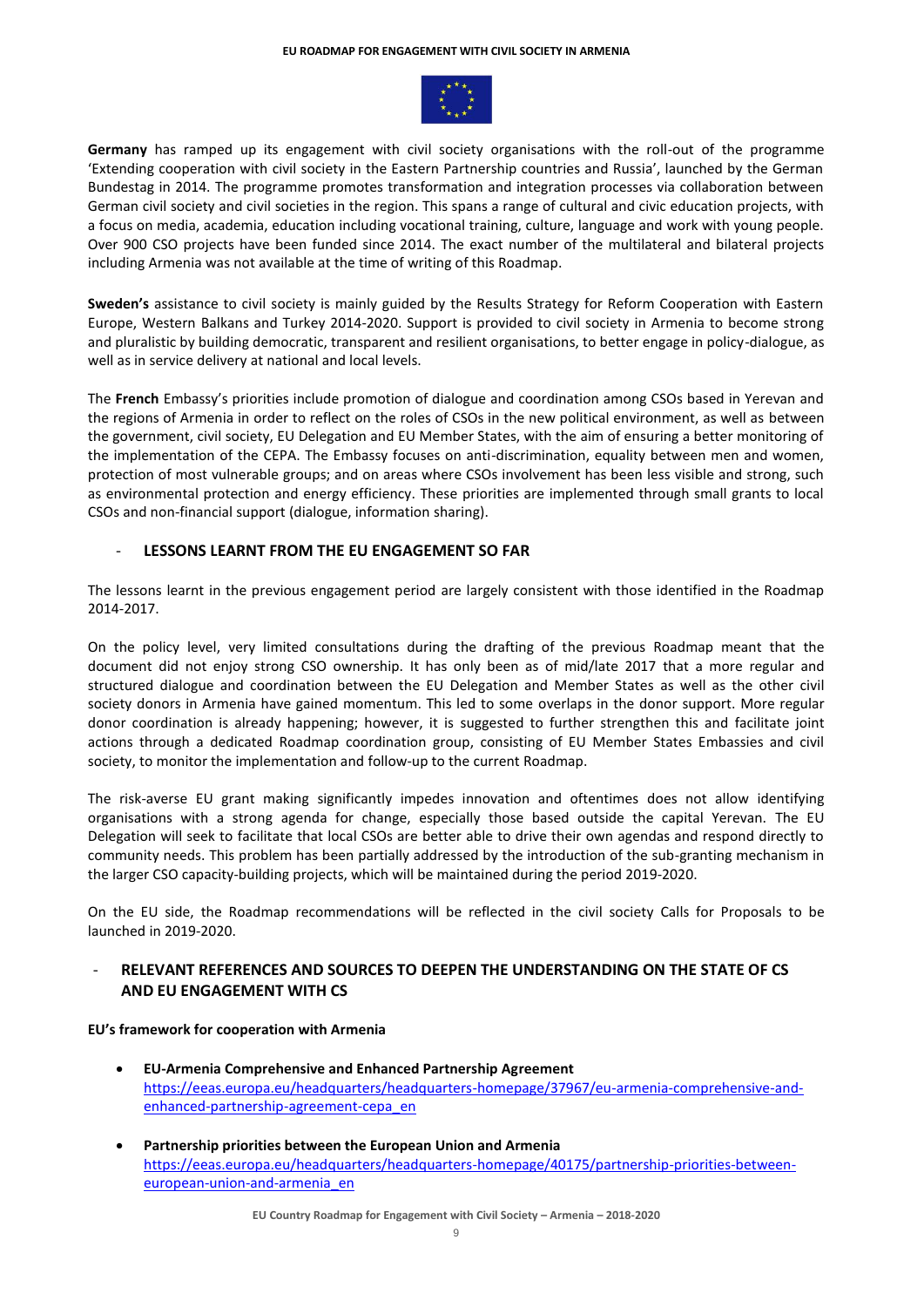

- **Single Support Framework 2017-2020**  [https://ec.europa.eu/neighbourhood-enlargement/sites/near/files/armenia\\_ssf\\_2017-2020\\_final.pdf](https://ec.europa.eu/neighbourhood-enlargement/sites/near/files/armenia_ssf_2017-2020_final.pdf)
- **Eastern Partnership – 20 Deliverables for 2020**  [https://ec.europa.eu/neighbourhood-enlargement/sites/near/files/eap\\_20\\_deliverables\\_for\\_2020.pdf](https://ec.europa.eu/neighbourhood-enlargement/sites/near/files/eap_20_deliverables_for_2020.pdf)

#### **CSO sector assessments conducted by EU-funded projects in 2015-2018:**

- **Capacity Building Needs Assessment of Civil Society Organisations in Armenia - by Strong Civil Society Organisations for Stronger Armenia project (October 2018)**  [http://www.civilsociety.am/resources/strongsco//pubs/d0459dcd0777af3c7d8fff58c9948c2e.pdf](http://www.civilsociety.am/resources/strongsco/pubs/d0459dcd0777af3c7d8fff58c9948c2e.pdf)
- **Armenian CSOs Professional Needs Assessment by BRIDGE for CSOs project (June 2017)**  [http://www.civilsociety.am/resources/strongsco//pubs/2736ae1e2778319cf1712c0995e62295.pdf](http://www.civilsociety.am/resources/strongsco/pubs/2736ae1e2778319cf1712c0995e62295.pdf)
- **Civil Society Engagement in Policy Dialogue in Armenia – by Civil Society Dialogue for Progress project (2015)** [http://www.civilsociety.am/resources/strongsco//pubs/7e824bff6af09cdc3d1626e4068de25d.pdf](http://www.civilsociety.am/resources/strongsco/pubs/7e824bff6af09cdc3d1626e4068de25d.pdf)

#### **Other sources:**

- **2017 Civil Society Organisations Sustainability Index for Central Europe and Eurasia (September 2018)**  [https://www.fhi360.org/sites/default/files/media/documents/resource-civil-society-organization-2017](https://www.fhi360.org/sites/default/files/media/documents/resource-civil-society-organization-2017-regional-report.PDF) [regional-report.PDF](https://www.fhi360.org/sites/default/files/media/documents/resource-civil-society-organization-2017-regional-report.PDF)
- **Civil society strategies in new circumstances in Armenia – conclusions from Civil Society Strategising Event hosted by Eurasia Partnership Foundation (September 2018)**  <http://epfarmenia.am/document/Civil-Society-Strategizing-Event-Final-Report>
- **Report of Commissioner for Human Rights of the Council of Europe on the human rights situation in Armenia (January 2019)**  <https://rm.coe.int/report-on-the-visit-to-armenia-from-16-to-20-september-2018-by-dunja-m/168091f9d5>
- **World Report 2019 – Human Rights Watch report on Armenia**  <https://www.hrw.org/world-report/2019/country-chapters/armenia#1aadcc>
- **Nations in Transit 2018 – Freedom House country report on Armenia**  <https://freedomhouse.org/report/nations-transit/2018/armenia>
- **United Nations Human Rights Office of the High Commissioner / Armenia homepage** <https://www.ohchr.org/en/countries/enacaregion/pages/amindex.aspx>
- **Universal Periodic Review (UPR) recommendations for Armenia** <https://www.upr-info.org/en/review/Armenia>
- **Enabling Environment National Assessment (EENA) National Report Armenia (2018)** http://ngoc.am/wp-content/uploads/2018/11/EENA-Report-Armenia\_ENG.pdf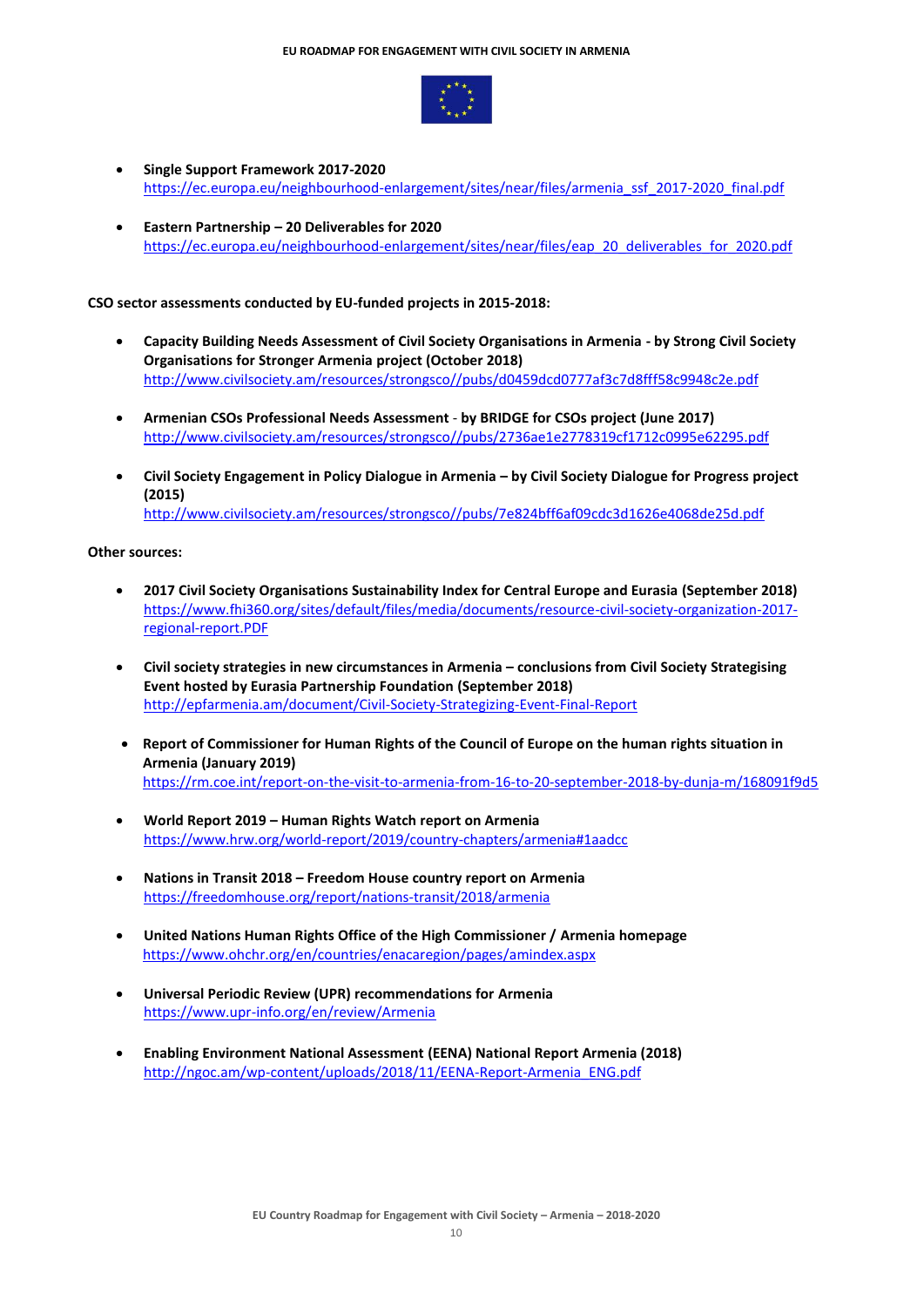

## **PART II – EU STRATEGY AND ACTION PLAN TO ENGAGE WITH CSOs**

| <b>KEY CHALLENGES AND</b><br><b>OPPORTUNITITIES</b>                                                                                                                                                                                                                                                                 | <b>TARGETS OF EU ENGAGEMENT WITH CS</b>                                                                                                                                                                                                                                                                                                                                                                                                                                                                                                                                                                                                                                                                                                                                                             | <b>ACTIONS/ACTIVITIES</b><br>(analysis, policy dialogue, financial or<br>non-financial support)                                                                                                                                                                                                                                  | <b>INDICATIVE MEANS</b><br>(programmes/instruments, etc.)                                                                                                                                                                                                                                                                                                                                                                                                                                                                                                                                                                                                                                                                                                                                         |  |  |  |
|---------------------------------------------------------------------------------------------------------------------------------------------------------------------------------------------------------------------------------------------------------------------------------------------------------------------|-----------------------------------------------------------------------------------------------------------------------------------------------------------------------------------------------------------------------------------------------------------------------------------------------------------------------------------------------------------------------------------------------------------------------------------------------------------------------------------------------------------------------------------------------------------------------------------------------------------------------------------------------------------------------------------------------------------------------------------------------------------------------------------------------------|----------------------------------------------------------------------------------------------------------------------------------------------------------------------------------------------------------------------------------------------------------------------------------------------------------------------------------|---------------------------------------------------------------------------------------------------------------------------------------------------------------------------------------------------------------------------------------------------------------------------------------------------------------------------------------------------------------------------------------------------------------------------------------------------------------------------------------------------------------------------------------------------------------------------------------------------------------------------------------------------------------------------------------------------------------------------------------------------------------------------------------------------|--|--|--|
|                                                                                                                                                                                                                                                                                                                     |                                                                                                                                                                                                                                                                                                                                                                                                                                                                                                                                                                                                                                                                                                                                                                                                     | <b>ENABLING ENVIRONMENT FOR CSO OPERATION</b>                                                                                                                                                                                                                                                                                    |                                                                                                                                                                                                                                                                                                                                                                                                                                                                                                                                                                                                                                                                                                                                                                                                   |  |  |  |
| Priority 1. To support efforts to enhance the operational space for CSOs representing marginalised and vulnerable groups and/or working on<br>the most sensitive and at risk human rights.                                                                                                                          |                                                                                                                                                                                                                                                                                                                                                                                                                                                                                                                                                                                                                                                                                                                                                                                                     |                                                                                                                                                                                                                                                                                                                                  |                                                                                                                                                                                                                                                                                                                                                                                                                                                                                                                                                                                                                                                                                                                                                                                                   |  |  |  |
| - Operational space is not<br>equally free, open and safe to<br>all CSOs. CSOs representing<br>marginalised and vulnerable<br>groups often become subject of<br>harassment and hate speech.<br>+ New government's declared<br>openness to expand reforms<br>benefitting most vulnerable and<br>marginalised groups. | 1.1. Real operating space expanded for<br>most vulnerable and marginalised<br>groups, including women and youth from<br>poor rural areas, national and sexual<br>minorities, people with disabilities and<br>their own organisations (DPOs).<br>1.2. CSO networks and coalitions<br>supported, with a focus on coalitions<br>promoting the rights of the most<br>marginalised or disadvantaged groups;<br>closer partnerships established between<br>the EU and Armenian CSOs.<br>1.3. CSOs acquire knowledge of the<br>rights-based approach and integrate it<br>across their action strategies, projects<br>and daily operations.<br>1.4. Increased flow of accessible<br>information in the media on the most<br>difficult human rights in Armenia and<br>improved links and cooperation between | Policy dialogues<br>$\bullet$<br>Public and quiet diplomacy<br>Financial support to CSOs and CSO<br>coalitions promoting the rights of<br>marginalised and vulnerable groups<br>Integration of the rights-based<br>approach promoted through<br>technical support and included as a<br>requirement in the Calls for<br>Proposals | • Via supporting CSO participation in $EU -$<br>Armenia Human Rights and Justice Dialogues<br>(EU Delegation staff with CSO and government<br>counterparts)<br>Political statements where necessary (EU<br>$\bullet$<br>Delegation and EU MS embassies)<br>Financial support through:<br>$\bullet$<br><b>European Instrument for Democracy and</b><br><b>Human Rights</b><br>- Ongoing projects supporting work on disability<br>rights and human rights in closed institutions.<br>- The EIDHR 2018-2020 allocation (EUR 2.7<br>million) will be used to expand CSO work on most<br>sensitive human rights.<br><b>European Neighbourhood Instrument (ENI) /</b><br><b>Annual Action Programme (AAP) 2018 for</b><br><b>Armenia "EU4Citizens: Deepening Democracy" -</b><br><b>Media Facility</b> |  |  |  |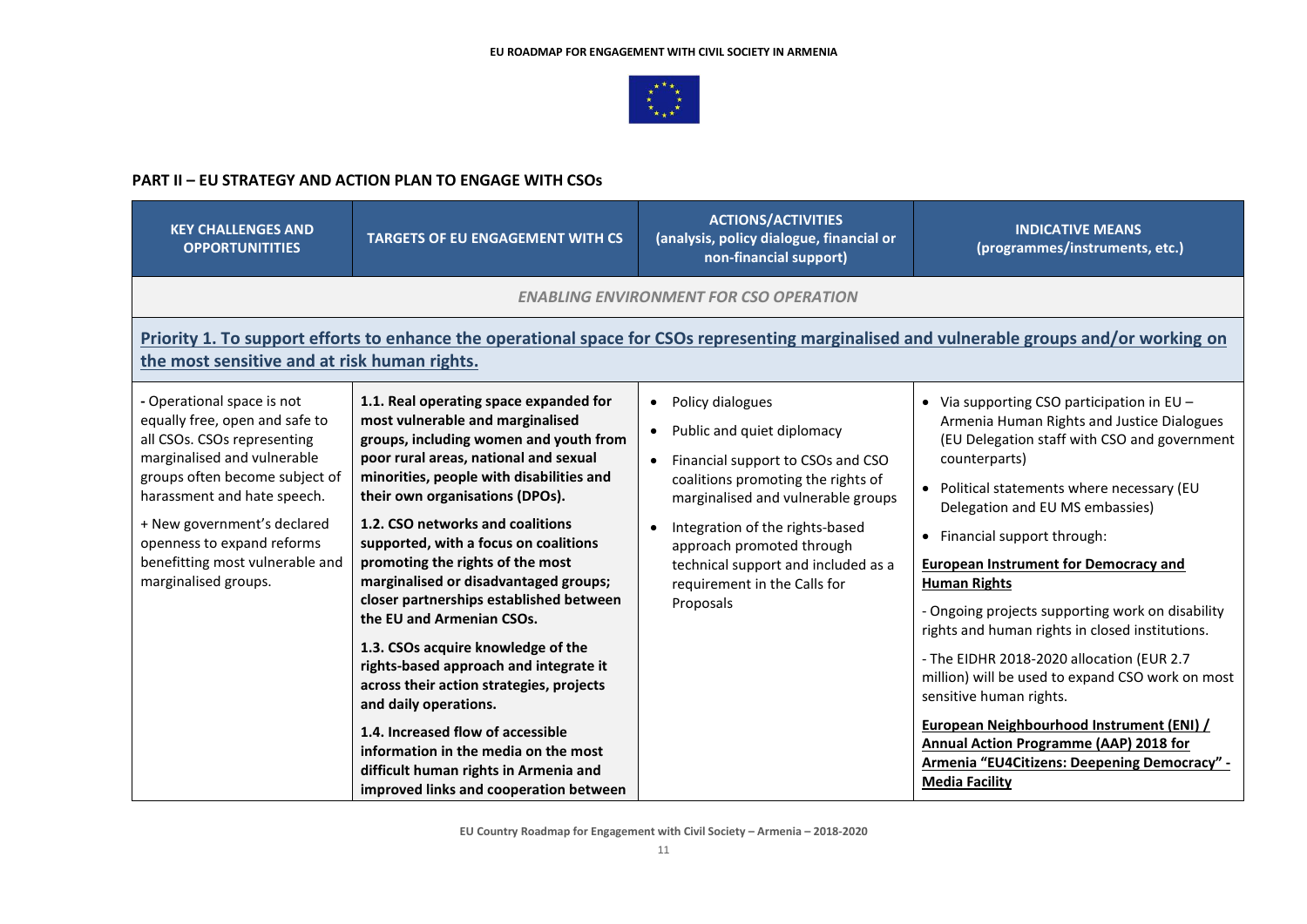

|                                                                                                                                                                                                                                                                                                                                                                       | civil society and media outlets.<br>1.5. CSOs have an important role in<br>promoting media and information<br>literacy among young people, adults and<br>senior citizens.                                                                                                                                                                                                                                                                                                                 |                                                                                                                                                                                                                                                                                                                                                                                                                       | - The programme will make available EUR 2<br>million via an open Call for Proposals for<br>independent media / CSOs working for<br>independent media<br>Civil Society Organisations - Local Authorities /<br><b>CSO-LA 2019</b><br>- Part of the allocation is expected to be used for<br>a Call for Proposal launched in 2019 to expand<br>CSO work on extreme poverty and addressing the<br>situation of the most vulnerable, poor<br>communities.<br>The European Neighbourhood Instrument (ENI)<br>/ Annual Action Programmes (AAP) 2019<br>includes a proposal for launching a "Local<br><b>Empowerment of Actors for Development"</b><br>programme. |
|-----------------------------------------------------------------------------------------------------------------------------------------------------------------------------------------------------------------------------------------------------------------------------------------------------------------------------------------------------------------------|-------------------------------------------------------------------------------------------------------------------------------------------------------------------------------------------------------------------------------------------------------------------------------------------------------------------------------------------------------------------------------------------------------------------------------------------------------------------------------------------|-----------------------------------------------------------------------------------------------------------------------------------------------------------------------------------------------------------------------------------------------------------------------------------------------------------------------------------------------------------------------------------------------------------------------|-----------------------------------------------------------------------------------------------------------------------------------------------------------------------------------------------------------------------------------------------------------------------------------------------------------------------------------------------------------------------------------------------------------------------------------------------------------------------------------------------------------------------------------------------------------------------------------------------------------------------------------------------------------|
| enabling environment.                                                                                                                                                                                                                                                                                                                                                 | Priority 2. Support Armenian civil society in systematic monitoring and engagement in policy dialogue on the legal framework for an                                                                                                                                                                                                                                                                                                                                                       |                                                                                                                                                                                                                                                                                                                                                                                                                       |                                                                                                                                                                                                                                                                                                                                                                                                                                                                                                                                                                                                                                                           |
| - Legal framework for enabling<br>environment is in place but in<br>need of systematic monitoring<br>and improvement to prevent<br>democratic backsliding<br>- CSO lack awareness of legal<br>provisions governing their<br>operation and of international<br>and European standards on<br>fundamental rights and civil<br>society space<br>- Limited knowledge among | 2.1. Increased CSO capacity to monitor<br>the enabling environment and interpret<br>new legislation in line with international<br>and European standards.<br>2.2. CSOs have knowledge of social<br>enterprise environment in other<br>countries and formulate positions on the<br>enabling environment in Armenia.<br>2.3. High school and university students<br>have access to information about civics<br>and civic space and benefit from civic<br>education opportunities on campus. | Supporting the implementation<br>of Monitoring Matrix for<br><b>Enabling Environment of CSOs</b><br>in Armenia<br>Presentation and adaptation to<br>the Armenian context of<br>corporate social responsibility<br>(CSR) and social enterprise<br>tools, such as Triple Bottom<br>Line, Social Measurement Tool<br>and new approaches to funding<br>social enterprises ; Awareness<br>raising on UN Guiding Principles | EU Delegation staff, with support from EU-<br>funded "Monitoring Progress, Empowering<br>Action" regional (e.g. Eastern Partnership<br>Civil Society Facility) and country support<br>measures<br>Ad-hoc financial support to CSO projects<br>$\bullet$<br>EU-funded CSO projects and technical<br>$\bullet$<br>assistance                                                                                                                                                                                                                                                                                                                                |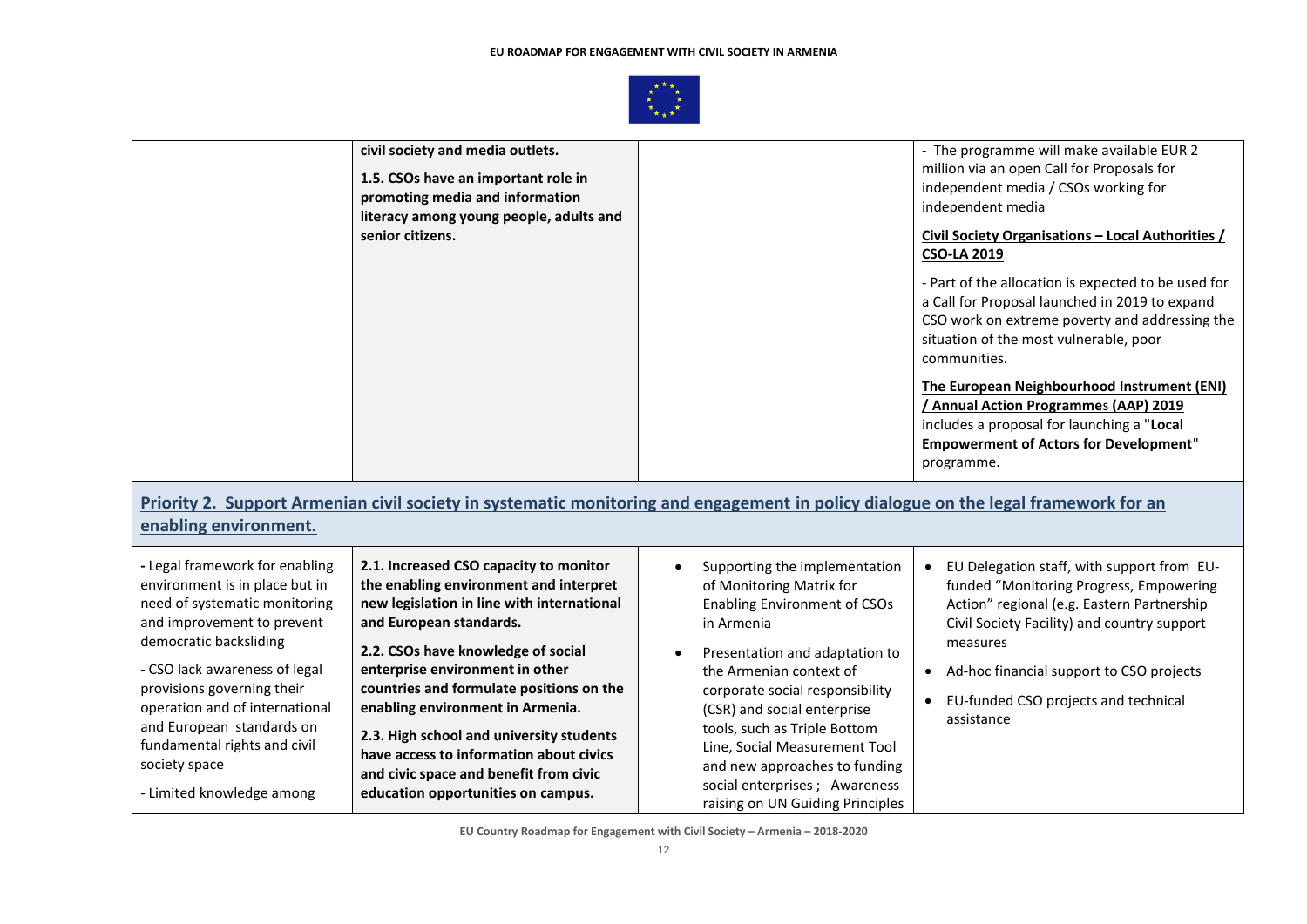

| CSOs about the legal framework<br>governing the social enterprise<br>environment<br>- Absence or lack of civic and<br>citizenship education in schools,<br>colleges and higher education<br>establishments                                                                                                                                                                                                                                                                                  |                                                                                                                                                                                                                                                                                                                                                                                                                                                                                                                                                         | on Business and Human Rights<br>Non-curricula awareness raising<br>activities for students and<br>youth on civic space, activism,<br>rights-based approaches and<br>evidence-based policymaking.<br>Technical support in developing<br>comprehensive mechanisms to<br>promote quality volunteering.                                                                                                                                                               |                                                                                                                                                                                                                                                                                                                                                                                                         |
|---------------------------------------------------------------------------------------------------------------------------------------------------------------------------------------------------------------------------------------------------------------------------------------------------------------------------------------------------------------------------------------------------------------------------------------------------------------------------------------------|---------------------------------------------------------------------------------------------------------------------------------------------------------------------------------------------------------------------------------------------------------------------------------------------------------------------------------------------------------------------------------------------------------------------------------------------------------------------------------------------------------------------------------------------------------|-------------------------------------------------------------------------------------------------------------------------------------------------------------------------------------------------------------------------------------------------------------------------------------------------------------------------------------------------------------------------------------------------------------------------------------------------------------------|---------------------------------------------------------------------------------------------------------------------------------------------------------------------------------------------------------------------------------------------------------------------------------------------------------------------------------------------------------------------------------------------------------|
|                                                                                                                                                                                                                                                                                                                                                                                                                                                                                             | PARTICIPATION OF CSOS IN DOMESTIC POLICIES, EU ASSISTANCE AND INTERNATIONAL PROCESSES                                                                                                                                                                                                                                                                                                                                                                                                                                                                   |                                                                                                                                                                                                                                                                                                                                                                                                                                                                   |                                                                                                                                                                                                                                                                                                                                                                                                         |
| reforms.                                                                                                                                                                                                                                                                                                                                                                                                                                                                                    | Priority 3. Support civil society efforts to act as efficient government watchdogs and provide constructive contribution to governance                                                                                                                                                                                                                                                                                                                                                                                                                  |                                                                                                                                                                                                                                                                                                                                                                                                                                                                   |                                                                                                                                                                                                                                                                                                                                                                                                         |
| - Lack of meaningful and<br>systematic engagement<br>between CSOs, their<br>constituencies and decision-<br>makers, especially at the local<br>level and in parliament<br>- Lack of professional analytical<br>capacity and expertise in<br>evidence-based policy<br>development and monitoring<br>- Discrepancies between CSO<br>expertise and involvement in<br>specific sectors of governance.<br>- Lack of experience of<br>successful coalition-building for<br>stronger policy impact | 3.1. CSOs have a visible and recognised<br>role as a government and parliament<br>watchdog, both at the national and local<br>level.<br>3.2. CSOs achieve cooperation<br>(monitoring, policy dialogue and<br>oversight) with public institutions on<br>different levels, including with<br>parliament and government (ministries<br>and adjacent bodies).<br>3.3. CSOs are recognised by their<br>constituencies as effective actors that<br>support institutional solutions raised by<br>constituents and create platforms for<br>their participation. | Policy dialogue, consultation and<br>facilitation<br>Capacity building interventions on<br>policy dialogue skills, advocacy,<br>and evidence-based research,<br>public policy monitoring and<br>evaluation<br>Financial support to structured<br>dialogue mechanisms agreed by<br>CSOs and the government<br>EU budget support and other<br>triangular policy discussions<br>Stronger EU engagement and<br>support to the existing CSO<br>coalitions and exchange | Ongoing EU capacity-building projects in<br>$\bullet$<br>Armenia<br>All bilateral and thematic EU<br>programmes in Armenia working with<br>civil society (under ENI; EIDHR)<br>Global and regional EU-funded<br>programmes targeting civil society<br>(Global EIDHR and CSO-LA, Eastern<br>Partnership Civil Society Facility, EED)<br>Through CSO involvement in Justice and<br>Human Rights Dialogues |
|                                                                                                                                                                                                                                                                                                                                                                                                                                                                                             | 3.4. CSOs have increased their analytical                                                                                                                                                                                                                                                                                                                                                                                                                                                                                                               | opportunities between CSOs in                                                                                                                                                                                                                                                                                                                                                                                                                                     |                                                                                                                                                                                                                                                                                                                                                                                                         |

**EU Country Roadmap for Engagement with Civil Society – Armenia – 2018-2020**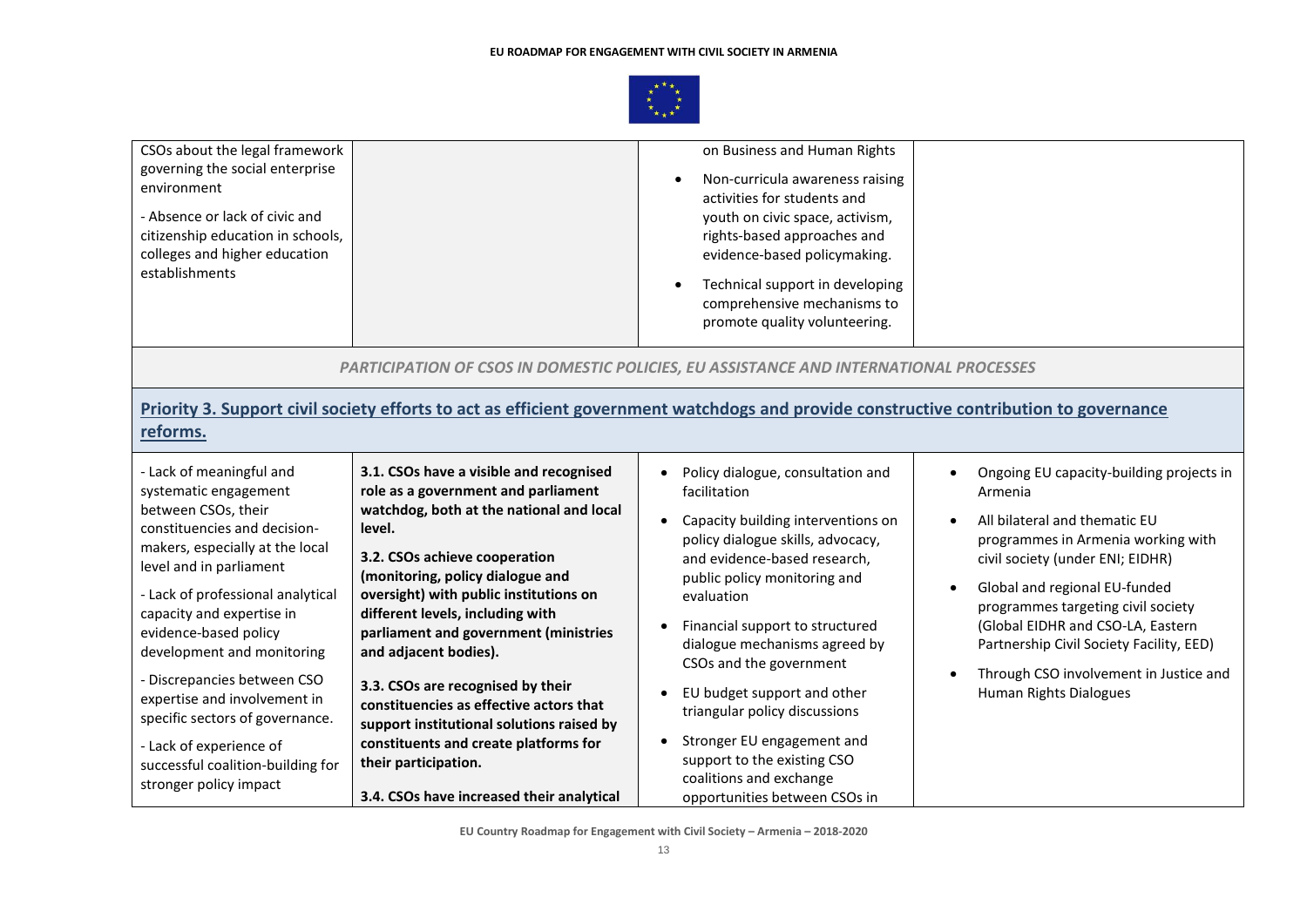

| - Contrary to declared openness<br>by the parliament and<br>government to engage civil<br>society in monitoring of the<br>justice reform, the judiciary and<br>the Armenian Bar continue to<br>remain closed for CSO<br>monitoring.<br>+ Following the political<br>changes, CSOs report more<br>positive attitudes as regards the<br>empowerment and inclusion of<br>local civil society actors in the<br>policy dialogue and<br>consultation mechanisms. | capacity for evidence-based policy<br>monitoring and inputs.<br>3.5. Strengthened CSO ability to build<br>and maintain coalitions for advocacy and<br>policy engagement.<br>3.6. CSOs are better aware of the e-<br>Governance tools and use them<br>proactively and strategically to provide<br>policy inputs.<br>3.7. CSOs are better aware of their role in<br>in monitoring the processes taking place<br>within the judiciary and contribute to<br>ensuring checks and balances in the<br>governance structures of the Armenian<br>Bar.<br>(CEPA) and establishment of a bilateral EU-Armenia CSO platform. | different regions of Armenia<br>Obligation/strong<br>recommendation for partnerships<br>and coalitions in Calls for Proposals<br>Sharing of best practice and global<br>e-Governance trends; awareness<br>raising on e-Governance platforms<br>available in Armenia                                                                                                 | Priority 4. Support civil society monitoring of the implementation of the EU-Armenia Comprehensive and Enhanced Partnership Agreement                                                                                                                                                                                                                |
|------------------------------------------------------------------------------------------------------------------------------------------------------------------------------------------------------------------------------------------------------------------------------------------------------------------------------------------------------------------------------------------------------------------------------------------------------------|------------------------------------------------------------------------------------------------------------------------------------------------------------------------------------------------------------------------------------------------------------------------------------------------------------------------------------------------------------------------------------------------------------------------------------------------------------------------------------------------------------------------------------------------------------------------------------------------------------------|---------------------------------------------------------------------------------------------------------------------------------------------------------------------------------------------------------------------------------------------------------------------------------------------------------------------------------------------------------------------|------------------------------------------------------------------------------------------------------------------------------------------------------------------------------------------------------------------------------------------------------------------------------------------------------------------------------------------------------|
| - CSOs have limited capacity to<br>monitor and contribute<br>constructively to the key<br>commitments in the CEPA<br>- Irregular and unstructured<br>CSO consultations on priorities<br>of key EU programming<br>documents for Armenia.<br>- A language barrier prevents<br>many of the CSOs, especially<br>those based in the regions of<br>Armenia, from engaging with                                                                                   | 4.1. Armenian CSOs constructively<br>contribute to the policy dialogue within<br>the monitoring process of the CEPA.<br>4.2 CSOs improve technical capacities in<br>monitoring the implementation of the<br>CEPA in specific areas laid down in<br>Agreement, such as democratic<br>institutions and governance system,<br>economic development and market<br>opportunities, energy efficiency,<br>environmental protection, agriculture,<br>social and labour affairs and                                                                                                                                       | Policy dialogue, consultation and<br>facilitation<br>Capacity building interventions on<br>policy dialogue skills, advocacy and<br>evidence-based research<br>Development and presentation of<br>the CEPA Civil Society Toolbox to<br>facilitate civil society's influence on<br>the CEPA implementation<br>Awareness raising activities on the<br>CEPA led by CSOs | Technical facility assisting CSOs in monitoring<br>of the CEPA; EU Delegation's staff (political<br>and cooperation sections)<br>Through the CEPA implementation support<br>mechanisms, such as a possible CEPA facility.<br>Next-generation EU-funded CSO capacity-<br>building programme (Neightbourhood East<br>Civil Society Facility 2019-2020) |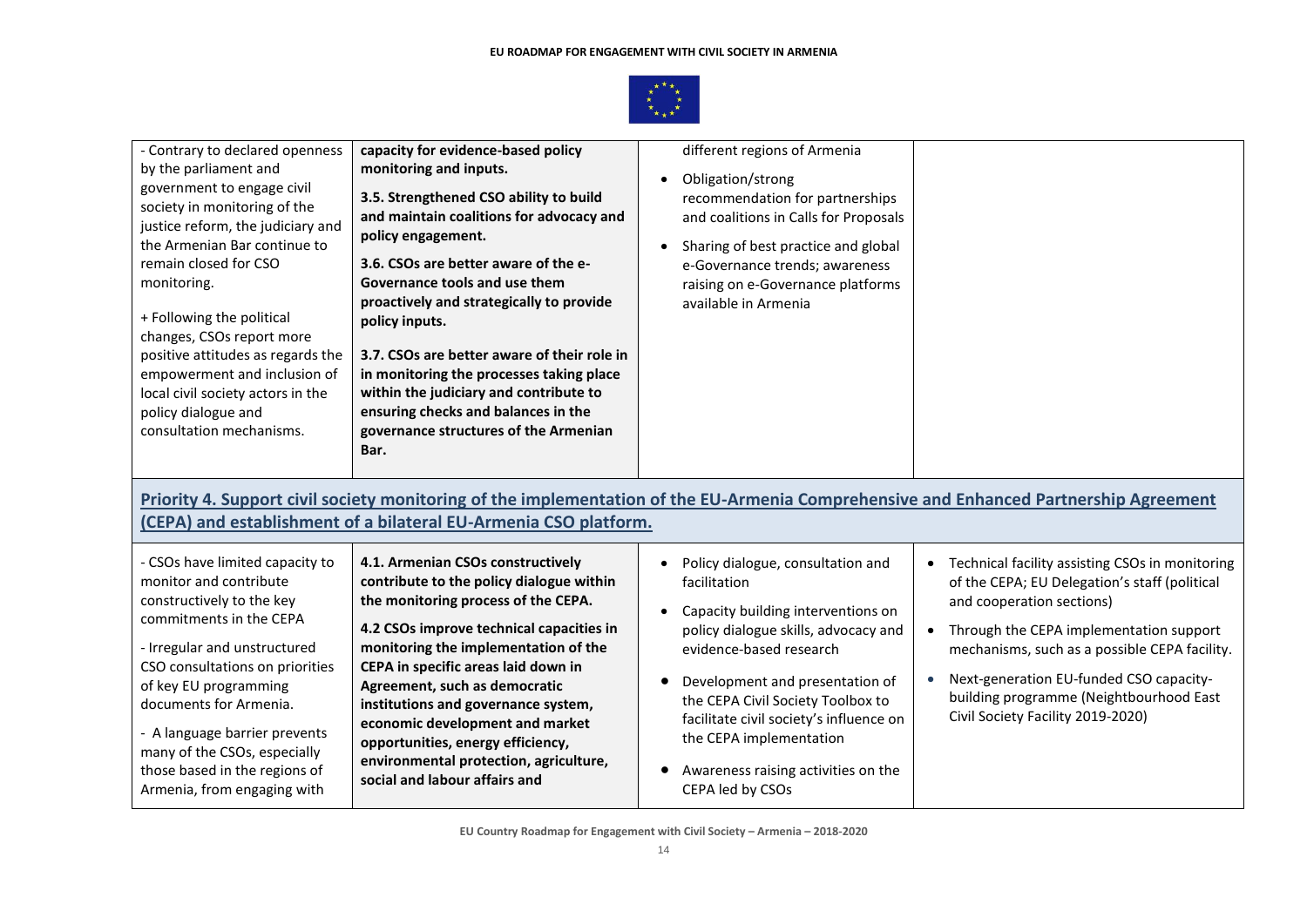

| the CEPA process                  | transportation.                                                                                                                   | European language training for<br>CSOs                                |                                                                  |
|-----------------------------------|-----------------------------------------------------------------------------------------------------------------------------------|-----------------------------------------------------------------------|------------------------------------------------------------------|
| + The CEPA creates                | 4.3. Armenian CSOs are aware of the                                                                                               |                                                                       |                                                                  |
| opportunities to strengthen civil | CEPA objectives and play an active role in                                                                                        |                                                                       |                                                                  |
| society role in policy dialogue.  | the establishment of the bilateral EU-                                                                                            |                                                                       |                                                                  |
|                                   | Armenia CSO platform.                                                                                                             |                                                                       |                                                                  |
|                                   | 4.4. The EU-Armenia CSO Platform is                                                                                               |                                                                       |                                                                  |
|                                   | functional and effectively contributes to                                                                                         |                                                                       |                                                                  |
|                                   | identifying priority actions in the CEPA                                                                                          |                                                                       |                                                                  |
|                                   | <b>Roadmap and monitors its</b><br>implementation.                                                                                |                                                                       |                                                                  |
|                                   |                                                                                                                                   |                                                                       |                                                                  |
|                                   | 4.5. EU consistently consults and reflects                                                                                        |                                                                       |                                                                  |
|                                   | Armenian CSO priorities in the                                                                                                    |                                                                       |                                                                  |
|                                   | formulation of programming documents<br>(e.g. Annual Action Programmes (AAPs)                                                     |                                                                       |                                                                  |
|                                   | and Single Support Framework 2021-                                                                                                |                                                                       |                                                                  |
|                                   | 2024).                                                                                                                            |                                                                       |                                                                  |
|                                   |                                                                                                                                   |                                                                       |                                                                  |
|                                   | 4.6. Public awareness of the CEPA and<br><b>EU-related activities in Armenia is</b>                                               |                                                                       |                                                                  |
|                                   | increased as a result of CSO information                                                                                          |                                                                       |                                                                  |
|                                   | and awareness raising work.                                                                                                       |                                                                       |                                                                  |
|                                   |                                                                                                                                   |                                                                       |                                                                  |
|                                   |                                                                                                                                   | CSO CAPACITY TO PERFORM THEIR ROLES AS INDEPENDENT DEVELOPMENT ACTORS |                                                                  |
|                                   | Priority 5. Provide targeted capacity building for civil society to effectively engage with citizens and become more sustainable. |                                                                       |                                                                  |
|                                   |                                                                                                                                   |                                                                       |                                                                  |
| - Most CSOs remain to be          | 5.1. CSOs have knowledge of and apply                                                                                             | Revised and updated mappings of                                       | All ongoing and future EU projects in<br>$\bullet$               |
| largely disconnected from         | innovative ways to connect with their                                                                                             | civil society (incl. distribution by area                             | Armenia working with CSOs                                        |
| constituencies they seek to       | constituencies and respond to the                                                                                                 | of work and region) by 2020                                           |                                                                  |
| represent                         | citizens' needs.                                                                                                                  |                                                                       | Next-generation EU-funded CSO                                    |
| - Internal governance and         | 5.2. CSOs improve their internal                                                                                                  | Targeted capacity-building                                            | capacity-building programme<br>(Neighbourhood East Civil Society |
| accountability to citizens and    | governance, transparency and financial                                                                                            | interventions on democratic                                           | Facility 2019-2020)                                              |
| beneficiaries is a weaker point   | accountability.                                                                                                                   | governance, public outreach,                                          |                                                                  |
|                                   |                                                                                                                                   | communication, advocacy, reporting                                    |                                                                  |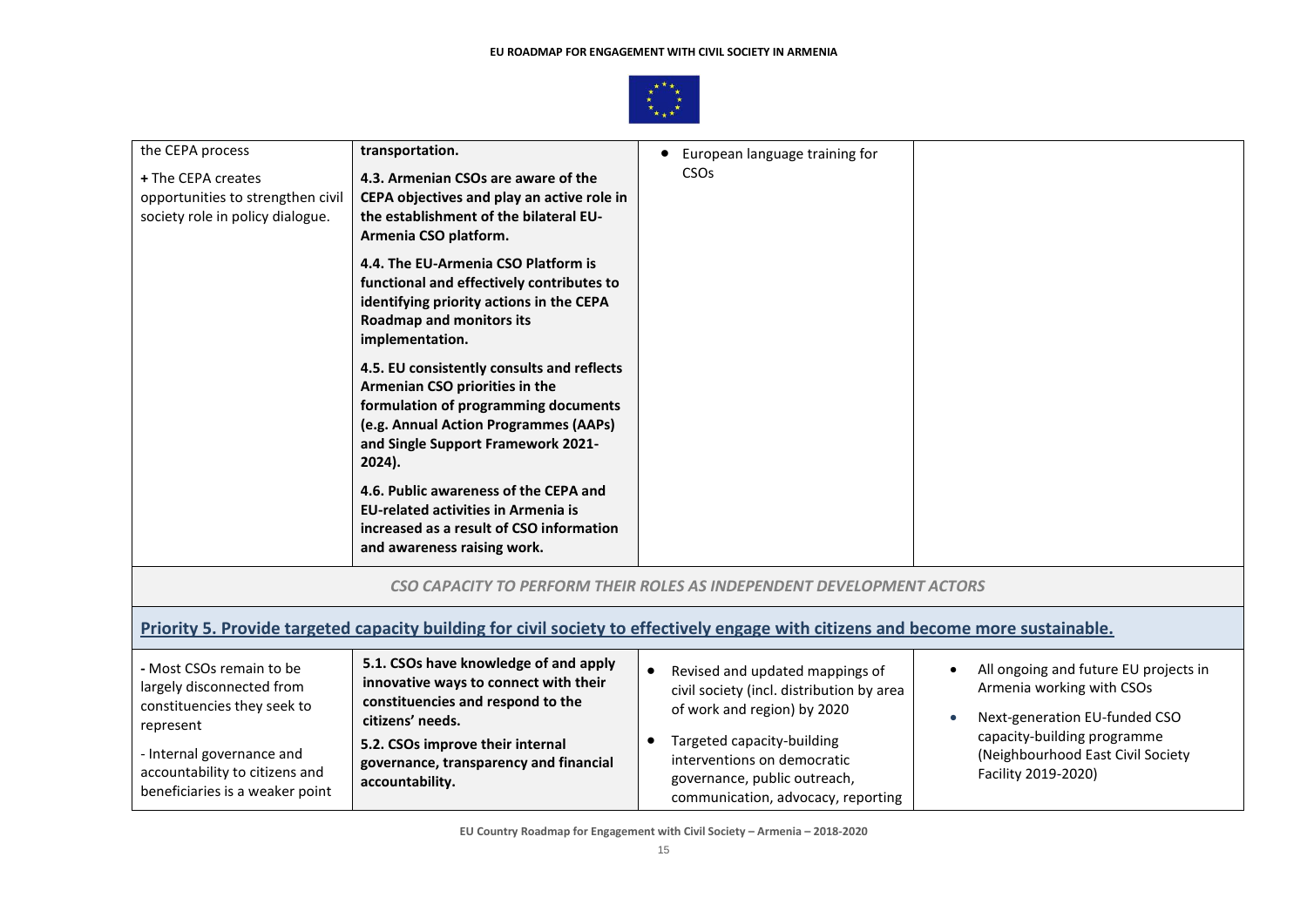

| - CSOs in the regions lack<br>technical capacity to carry out<br>their mission due to brain-drain<br>to larger CSOs or to the capital<br>(caused by job insecurity, salary<br>differences, development<br>perspectives, etc)<br>+ Current EU capacity-building<br>projects have extensively<br>mapped out existing CSO<br>capacity needs | 5.3. CSO leadership, strategic planning<br>and management capacity strengthened.<br>5.4. CSOs become more financially<br>sustainable and independent through<br>implementation of different financial<br>models (closer work with businesses,<br>crowdfunding, development of social<br>entrepreneurship, etc.).<br>5.5. EU support reaches a wider set of<br>civil society actors in the regions of<br>Armenia. | standards, service provision,<br>organisational and financial<br>management<br>Financial support:<br>$\bullet$<br>- Consistent flow of funding to CSOs,<br>with a focus on women's and grassroots<br>organisations, youth activists and social<br>entrepreneurs<br>- Targeted capacity building and small<br>operational grants for grassroots<br>initiatives, informal organisations and<br>activists in the regions of Armenia<br>- Inclusion of capacity-building elements<br>in all future bilateral and thematic<br>projects and programmes<br>- Obligation for co-financing obliges to<br>seek various ways of financing and<br>ensure CSO ownership of projects<br>- Support to initiatives with<br>component(s) on organisational capacity<br>building and innovation.<br>- Recommending longer implementation<br>period which allows CSOs for longer-<br>term activity planning<br>- Expanding a sub-granting component<br>in all capacity-building programmes<br>Communication support to raise<br>$\bullet$<br>visibility of CSO activities | <b>CEPA Civil Society Facility</b><br>$\bullet$<br>Civil Society Fellowship component of<br>Eastern Partnership Civil Society Facility,<br>Eastern Partnership Youth Ambassadors,<br>Eastern Partnership School |
|------------------------------------------------------------------------------------------------------------------------------------------------------------------------------------------------------------------------------------------------------------------------------------------------------------------------------------------|------------------------------------------------------------------------------------------------------------------------------------------------------------------------------------------------------------------------------------------------------------------------------------------------------------------------------------------------------------------------------------------------------------------|--------------------------------------------------------------------------------------------------------------------------------------------------------------------------------------------------------------------------------------------------------------------------------------------------------------------------------------------------------------------------------------------------------------------------------------------------------------------------------------------------------------------------------------------------------------------------------------------------------------------------------------------------------------------------------------------------------------------------------------------------------------------------------------------------------------------------------------------------------------------------------------------------------------------------------------------------------------------------------------------------------------------------------------------------------|-----------------------------------------------------------------------------------------------------------------------------------------------------------------------------------------------------------------|
|                                                                                                                                                                                                                                                                                                                                          |                                                                                                                                                                                                                                                                                                                                                                                                                  | <b>ENGAGEMENT WITH CIVIL SOCIETY IN PRIORITY SECTOR 'STRONGER GOVERNANCE'</b>                                                                                                                                                                                                                                                                                                                                                                                                                                                                                                                                                                                                                                                                                                                                                                                                                                                                                                                                                                          |                                                                                                                                                                                                                 |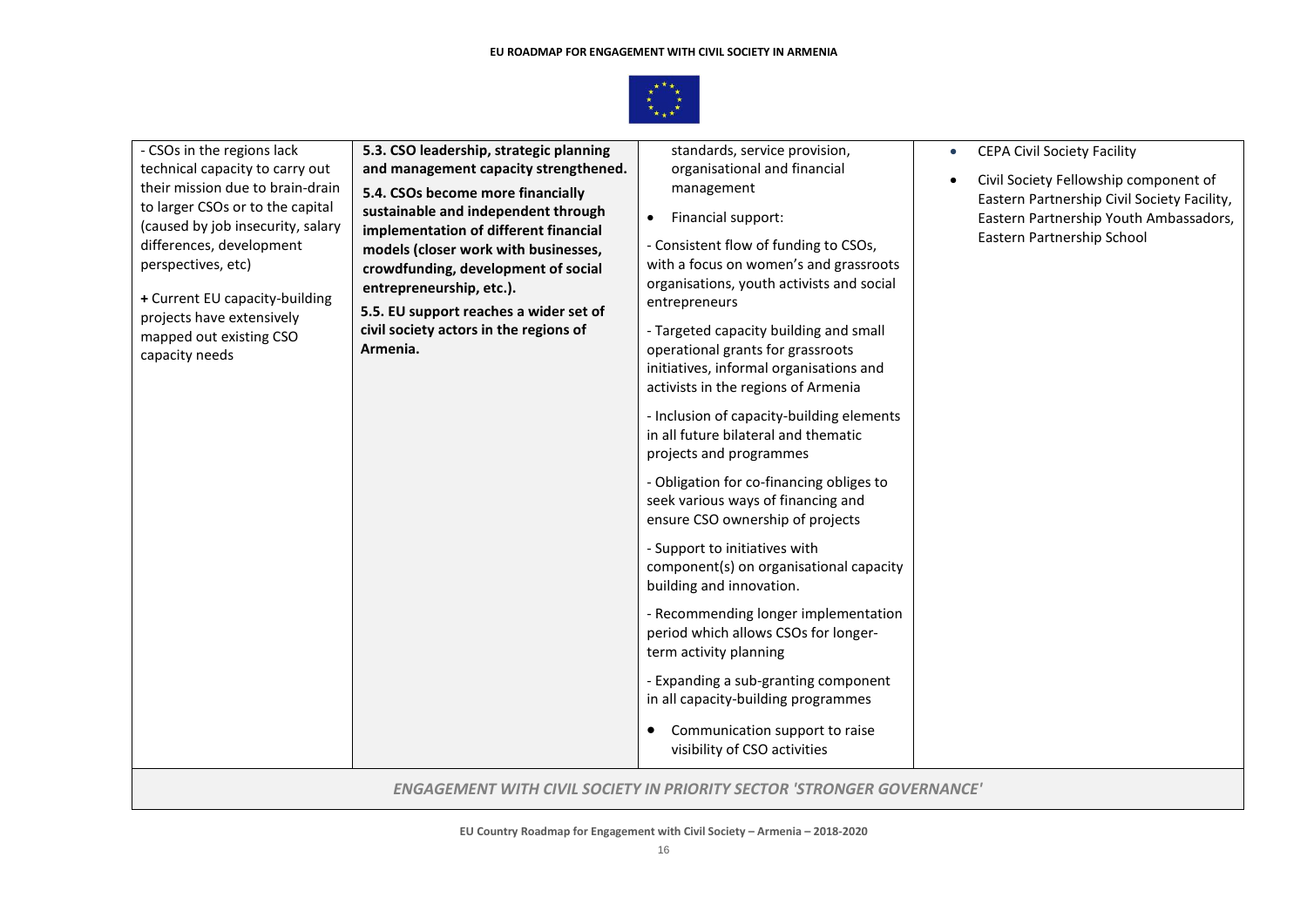

**Contract** 

|                                                                                                                                                                                                                                                                                                                                                                                                                                                                            |                                                                                                                                                                                                                                                                                                                                                                                                                                                                                                                                                                                                                                                                                                         | Priority 6. Support civil society and CSO coalitions promoting gender equality, youth participation and rights of most vulnerable groups.                                                                                                                                                                                                                                                                                                                                                                                                                                                                         |                                                                                                                                                                                                    |
|----------------------------------------------------------------------------------------------------------------------------------------------------------------------------------------------------------------------------------------------------------------------------------------------------------------------------------------------------------------------------------------------------------------------------------------------------------------------------|---------------------------------------------------------------------------------------------------------------------------------------------------------------------------------------------------------------------------------------------------------------------------------------------------------------------------------------------------------------------------------------------------------------------------------------------------------------------------------------------------------------------------------------------------------------------------------------------------------------------------------------------------------------------------------------------------------|-------------------------------------------------------------------------------------------------------------------------------------------------------------------------------------------------------------------------------------------------------------------------------------------------------------------------------------------------------------------------------------------------------------------------------------------------------------------------------------------------------------------------------------------------------------------------------------------------------------------|----------------------------------------------------------------------------------------------------------------------------------------------------------------------------------------------------|
| - Vulnerable groups (children,<br>women, youth from rural areas,<br>people with disabilities and<br>from poor communities) are<br>excluded from participation in<br>the policy dialogue<br>+ Political change in Armenia<br>paved way for a more<br>transparent and inclusive<br>governance and provided an<br>important moment to mobilise<br>CSOs around important human<br>rights issues that did not move<br>forward or were low on the<br>previous government agenda. | 6.1. CSOs acquire knowledge and<br>understanding of the Rights-Based<br>Approaches and how the most important<br>considerations in different sectors.<br>6.2. CSOs integrate the Rights-Based<br>approaches in their strategies,<br>programmes and daily operations.<br>6.3. CSOs become aware and apply best<br>practice in volunteer management and<br>youth leadership development.<br>6.4. CSOs enhance public discourse on<br>poverty eradication in Armenia, and use<br>evidence to advocate for comprehensive<br>state initiatives to reduce poverty.<br>6.5. CSOs formulate gender-sensitive and<br>gender-transformational projects and<br>consistently collect gender specific<br>statistics. | Policy dialogue (through budget<br>support programmes, involvement<br>of CSOs in Human Rights and Justice<br>Dialogues)<br>Capacity building on RBA and<br>mainstreaming the rights of<br>vulnerable groups<br>Sharing of best practice on volunteer<br>management<br>Technical support to CSOs on<br>gender-sensitive programming,<br>innovative data collection and<br>monitoring tools<br>Requirement to mainstream gender<br>equality and youth empowerment<br>across all EU-funded CSO projects<br>Financial support to projects by<br>CSOs and Coalitions promoting the<br>rights of most vulnerable groups | • EU Delegation staff, with support of all EU<br>programmes working with civil society in<br>Armenia<br>• EU-funded projects and technical assistance<br>support<br>• EU4Youth projects in Armenia |
|                                                                                                                                                                                                                                                                                                                                                                                                                                                                            |                                                                                                                                                                                                                                                                                                                                                                                                                                                                                                                                                                                                                                                                                                         | <b>ENGAGEMENT WITH CIVIL SOCIETY IN PRIORITY SECTOR 'STRONGER ECONOMY'</b>                                                                                                                                                                                                                                                                                                                                                                                                                                                                                                                                        |                                                                                                                                                                                                    |
| CSOs and services for the public-private sector.                                                                                                                                                                                                                                                                                                                                                                                                                           |                                                                                                                                                                                                                                                                                                                                                                                                                                                                                                                                                                                                                                                                                                         | Priority 7. Support increased cooperation and mutual learning between CSOs, trade unions and businesses, including financial education for                                                                                                                                                                                                                                                                                                                                                                                                                                                                        |                                                                                                                                                                                                    |
| - Lack of vision as to why and<br>how CSOs should concern<br>themselves with the private<br>sector                                                                                                                                                                                                                                                                                                                                                                         | 7.1. Strengthened CSO engagement with<br>the private sector, as well as in business<br>and investment climate reforms.<br>7.2. Impact-driven businesses for CSOs                                                                                                                                                                                                                                                                                                                                                                                                                                                                                                                                        | $\bullet$<br>Financial and non-financial support<br>to CSOs engaged in the economic<br>development (including start-ups<br>with a social mission)                                                                                                                                                                                                                                                                                                                                                                                                                                                                 | Ongoing EU-funded CSO and non-CSO<br>projects<br>EU Delegation's staff (political and<br>cooperation sections) to promote concrete                                                                 |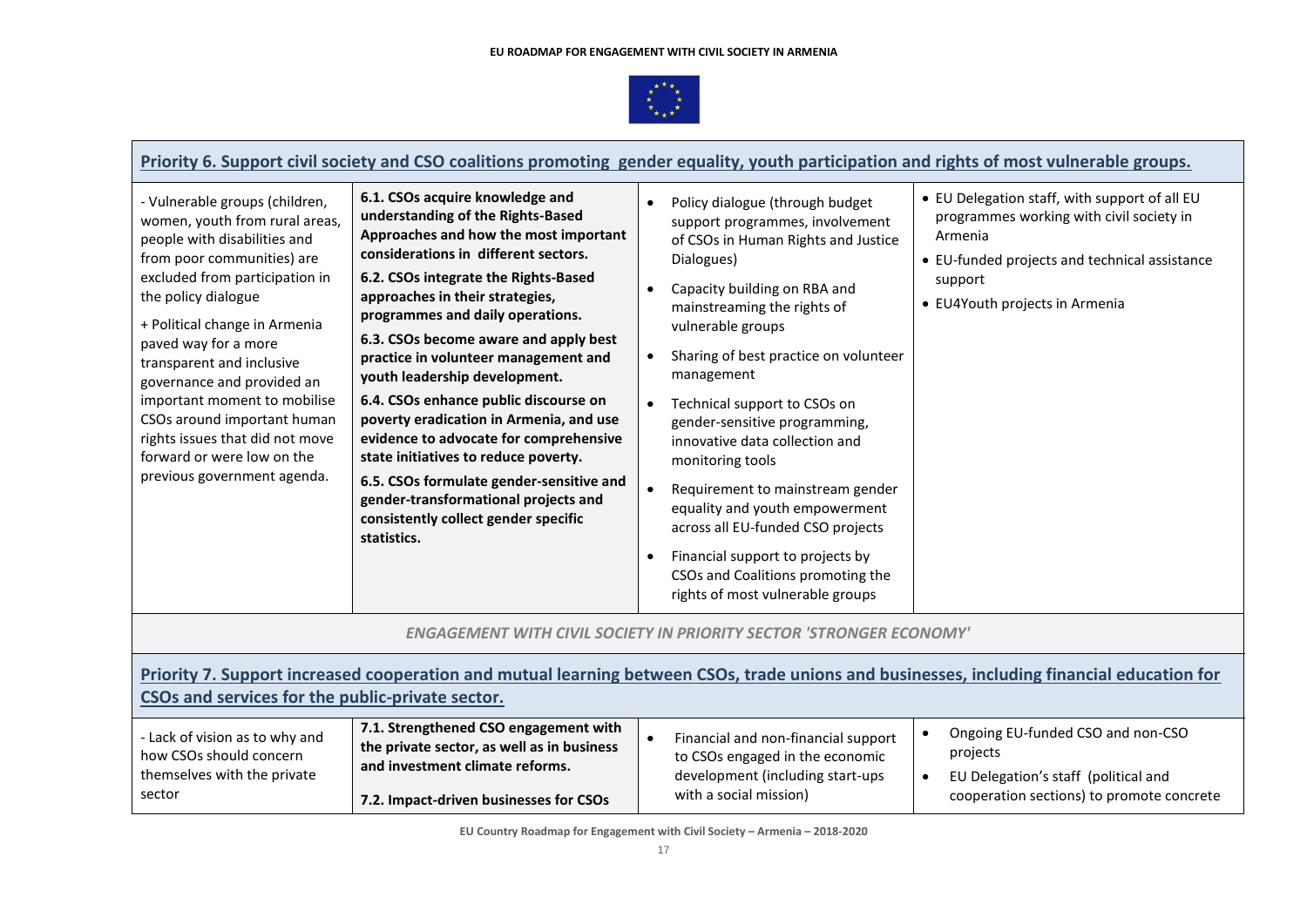

| - Weak financial literacy among<br>the majority of CSOs<br>- Lack of a clear policy on social<br>entrepreneurship<br>- CSOs in general lack<br>understanding of<br>culture and creative<br>industries as vehicles to<br>promote inclusive economic<br>growth<br>- Lack of coordination between<br>EU-funded projects, both for<br>public and CSO sectors<br>(especially between those<br>managed by the EU Delegation<br>and European<br>Commission/other EU bodies<br>from Brussels) results in a<br>missed opportunity for a larger<br>and longer-term impact. | and social enterprises are further<br>developed.<br>7.3. CSOs are effective contributors to<br>the dialogue on labour rights and CSO-<br>private sector dialogue on Corporate<br>Social Responsibility (CSR) and UN<br><b>Guiding Principles for Business and</b><br>Human Rights.<br>7.4. Increased EU support to CSOs<br>working on tourism promotion in rural<br>and poor areas<br>7.5. Armenian CSOs recognise the role of<br>the culture and creative industries in the<br>economy and society and proactively<br>engage in the sector. | Technical support to the capacity<br>development of the CSOs engaged<br>in the economic development,<br>provision of public goods and<br>services, education, culture and<br>creative industries<br>Facilitate information sharing and<br>coordination between EU-funded<br>projects | actions with CSOs within the sector, such as<br>awareness campaigns on the role of CSOs in<br>economic development and opportunities to<br>engage with businesses; targeted<br>information and training sessions by EU<br>sectoral managers; coordination between<br>regional and bilateral EU-funded projects)<br>The CSO-LA programme 2019 budget.<br>Creative Europe Programme in Armenia<br>$\bullet$<br>Annual Action Programme 2019<br>Next generation social enterprise support |  |  |  |
|------------------------------------------------------------------------------------------------------------------------------------------------------------------------------------------------------------------------------------------------------------------------------------------------------------------------------------------------------------------------------------------------------------------------------------------------------------------------------------------------------------------------------------------------------------------|----------------------------------------------------------------------------------------------------------------------------------------------------------------------------------------------------------------------------------------------------------------------------------------------------------------------------------------------------------------------------------------------------------------------------------------------------------------------------------------------------------------------------------------------|--------------------------------------------------------------------------------------------------------------------------------------------------------------------------------------------------------------------------------------------------------------------------------------|----------------------------------------------------------------------------------------------------------------------------------------------------------------------------------------------------------------------------------------------------------------------------------------------------------------------------------------------------------------------------------------------------------------------------------------------------------------------------------------|--|--|--|
|                                                                                                                                                                                                                                                                                                                                                                                                                                                                                                                                                                  | ENGAGEMENT WITH CIVIL SOCIETY IN PRIORITY SECTOR 'STRONGER CONNECTIVITY' (ENERGY SUPPLY, ENERGY EFFICIENCY, CONNECTIVITY,                                                                                                                                                                                                                                                                                                                                                                                                                    | <b>ENVIRONMENT)</b>                                                                                                                                                                                                                                                                  |                                                                                                                                                                                                                                                                                                                                                                                                                                                                                        |  |  |  |
| Priority 8. Support civil society engagement in the area of environment, energy efficiency and climate change.                                                                                                                                                                                                                                                                                                                                                                                                                                                   |                                                                                                                                                                                                                                                                                                                                                                                                                                                                                                                                              |                                                                                                                                                                                                                                                                                      |                                                                                                                                                                                                                                                                                                                                                                                                                                                                                        |  |  |  |
| - Lack of comprehensive<br>understanding of key<br>environmental challenges in<br>Armenia among CSOs, incl.<br>environmentally-focused CSOs<br>- Lack of awareness and                                                                                                                                                                                                                                                                                                                                                                                           | 8.1. EU engagement in the area of<br>environment is reinforced with a<br>strengthened role of the CSOs in<br>monitoring and implementation of the<br><b>EU-Armenia cooperation priorities.</b><br>8.2. Improved CSO monitoring of the                                                                                                                                                                                                                                                                                                        | Setting up of structured dialogue<br>$\bullet$<br>between EU-CSOs and government-<br>CSOs working in the sector<br>• Non-financial support (capacity<br>building for CSOs working on<br>environmental issues; CSOs invited                                                           | EU Delegation staff, with support from<br>$\bullet$<br>ongoing CSO projects<br>The CSO-LA 2019 budget<br>$\bullet$<br>Annual Action Programme 2019<br>$\bullet$                                                                                                                                                                                                                                                                                                                        |  |  |  |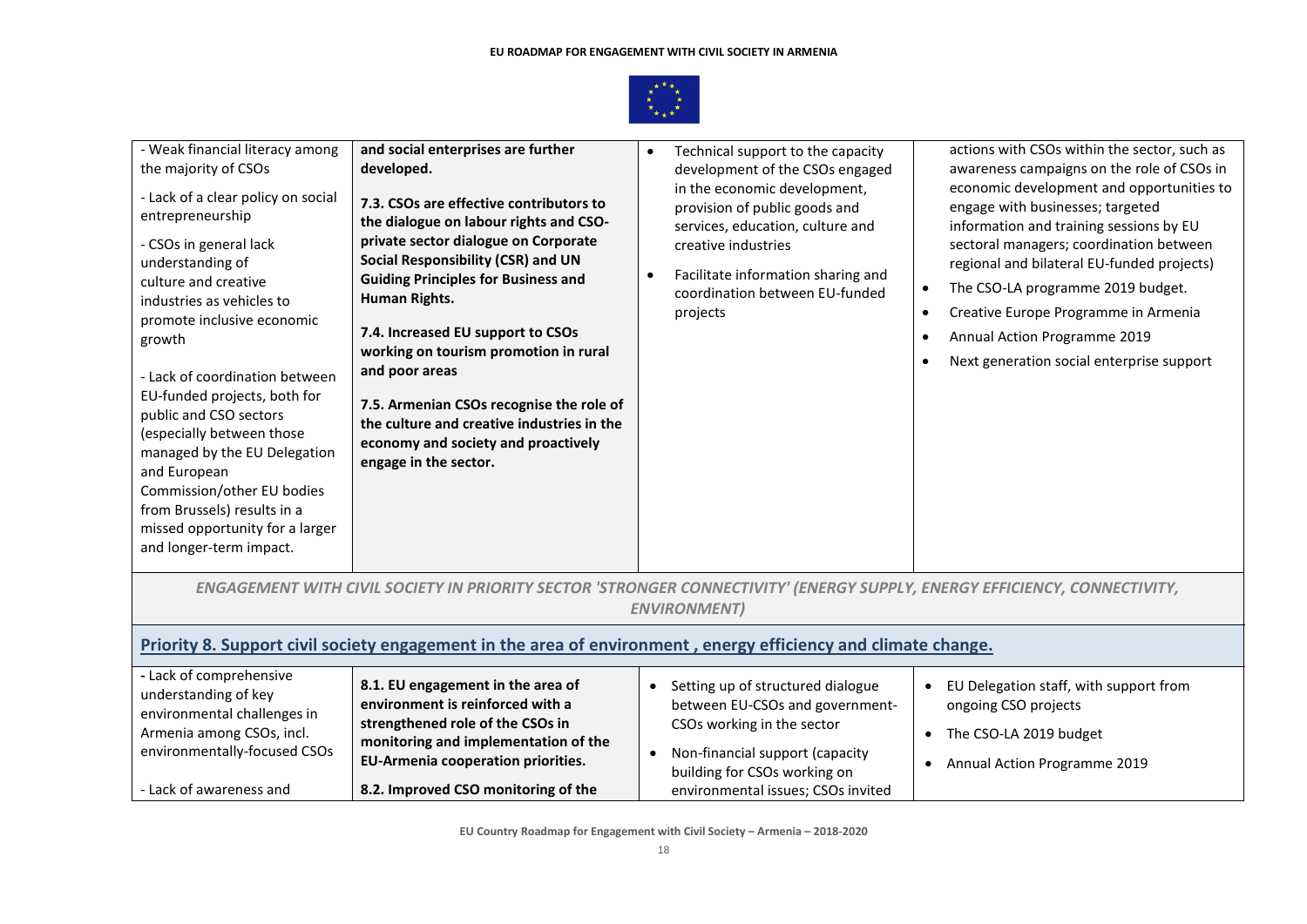

| capacity in the CSO sector and                                                                                                                                                                            | government policy in the area of                                                                                                                                                                                                | to conferences and steering                                                                                                                                                                                                        |  |
|-----------------------------------------------------------------------------------------------------------------------------------------------------------------------------------------------------------|---------------------------------------------------------------------------------------------------------------------------------------------------------------------------------------------------------------------------------|------------------------------------------------------------------------------------------------------------------------------------------------------------------------------------------------------------------------------------|--|
| local authorities to tackle issues                                                                                                                                                                        | environment, with a focus on monitoring                                                                                                                                                                                         | committees in the framework of EU-                                                                                                                                                                                                 |  |
| in the area of environmental                                                                                                                                                                              | at the community level and participation                                                                                                                                                                                        | funded projects; Regular policy                                                                                                                                                                                                    |  |
| protection                                                                                                                                                                                                | in debates at the national level.                                                                                                                                                                                               | dialogue with involvement of CSOs                                                                                                                                                                                                  |  |
| - Low awareness and<br>application of environmentally<br>friendly practices among CSOs.<br>+ New government<br>commitment to reform the area<br>of environmental governance<br>can help mobilise CSOs and | 8.3. Improved CSO capacity to monitor<br>Armenia's compliance with international<br>treaties, commitments and<br>environmental standards (e.g. in<br>particular in the transport sector -<br>regulating the exhaust from cars). | among others in the framework of<br>EU Energy Week; Improving the<br>quality of networking of CSOs to<br>reflect marginalised communities'<br>participation in energy efficiency,<br>environment and climate change<br>activities) |  |
| activists and engage them in<br>monitoring and advocacy for a<br>wider set of environmental                                                                                                               | 8.4. Armenian CSOs become more aware<br>and integrate environmentally friendly<br>practices into their strategies and daily<br>work.                                                                                            | Showcasing of best practice in<br>integrating environmental<br>excellence into CSO strategies and<br>daily work                                                                                                                    |  |
| issues (e.g. a more systematic<br>monitoring of extractive<br>industries/mining).                                                                                                                         | 8.5. Improved CSO advocacy for<br>introduction and use of renewable<br>energy sources and clean technologies.                                                                                                                   | Requirement to include<br>environmental sustainability<br>elements in CSO project proposals                                                                                                                                        |  |
|                                                                                                                                                                                                           |                                                                                                                                                                                                                                 | Financial support (through thematic<br>Calls for Proposals)                                                                                                                                                                        |  |